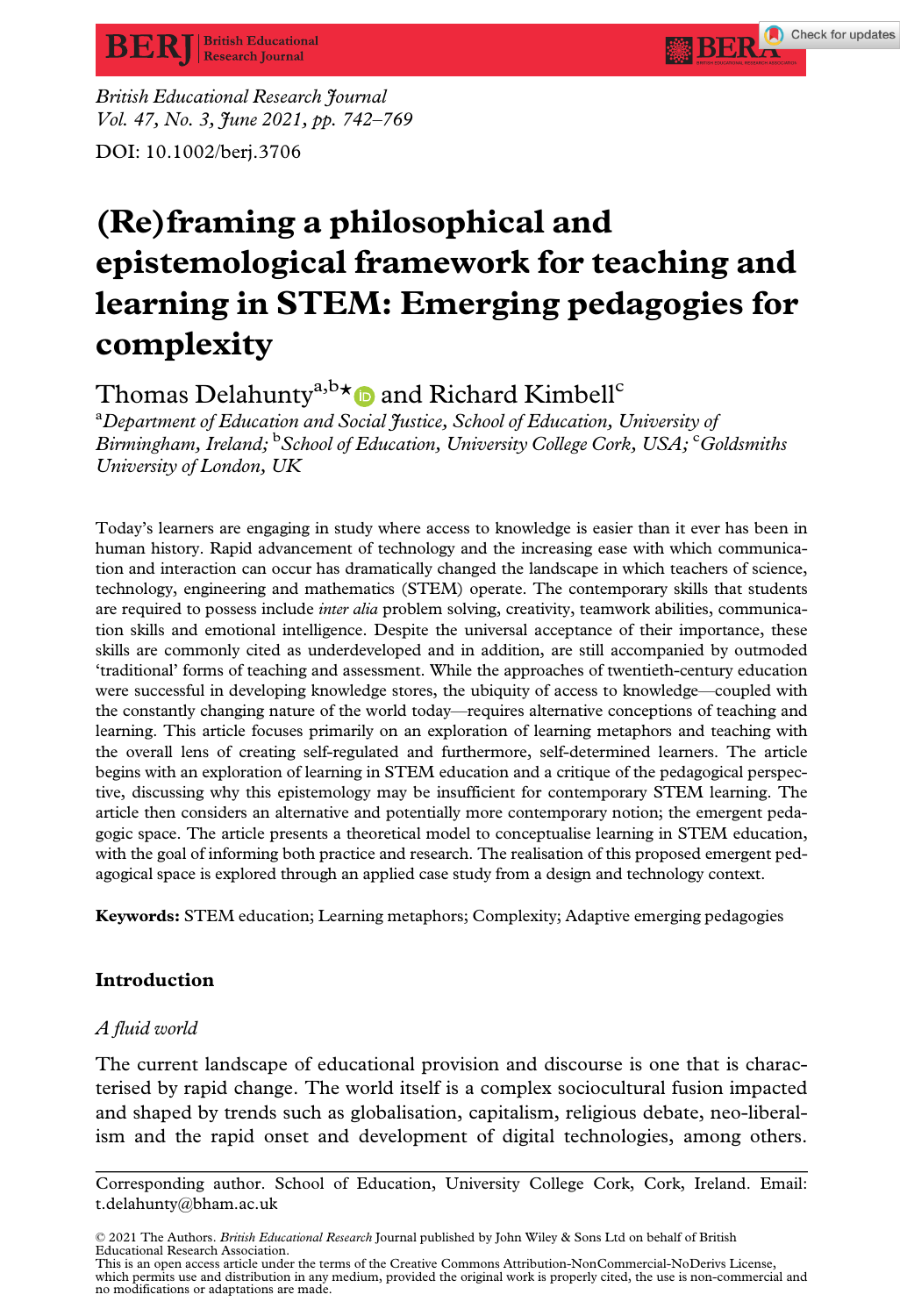These complex elements have multiple and varying implications for education in the twenty-first century.

These elements combine and connect with worries about declining trust and growing political and social unrest. There is an important role for education to play in improving civic and social participation and fostering democratic citizenship. However, difficult questions remain. Key questions for the future include how we strike a fair balance between all parties in a diverse society, and what this means for fostering social cohesion and trust. (Burns et al., 2019, p. 10)

Clear in the above quote is not only the impact that these elements can have on the educational landscape, but also the crucial role that education itself has in preparing our students for this fluid world. Education has the responsibility for not only cultivating students' knowledge and skills, such as problem-solving abilities, critical thinking and creativity, but also catering for their overall human development (Barak & Hacker, 2011). Human development, according to Alkire (2002), consists of multiple dimensions, including basic human functional capabilities, universal values, well-being, axiological categories, quality of life factors, universal psychological needs and basic human needs. Following this line of reasoning, it is clear that if education's role is to develop students to be successful in this multifaceted and fluid world, then the teaching of subject knowledge is but a single aspect of the provisory landscape. The impact of the rapid changes in society has not only impacted on the types of knowledge and skills that are necessary in today's educational climate, but also the contexts, spaces, times and manners in which learning takes place and how learning as a process is conceptualised (Gros et al., 2016).

# An educational response

Stoyanov *et al.* (2010) identified 12 key themes that are posited to be to the fore in shaping educational provision. Themes that emerged as the most important posited areas of education for the future included, *inter alia*: individual and social natures of learning; individual and professional driven education; informal educational opportunities and lifelong learning (Stoyanov et al., 2010). Aligning with many authors' espousals of the importance of lifelong learning (e.g. De Fur & Korinek, 2008; Romero, 2015; Gros et al., 2016), the report by Stoyanov et al. (2010) highlights the central importance that most professionals now place on the concept of lifelong learning and relatedly, the social nature and opportunities for formal and informal educational contexts. A pervasive theme in much of the literature on educational development and change is the role of technology in enhancing the learning experience (Levin & Wadmany, 2005; Viberg et al., 2019). The Stoyanov et al. (2010) report uncovers a very important theme in this regard: considerations for the epistemological (and ontological) assumptions underpinning methods of teaching. This is an important inclusion as it is often the case that the allure of technological innovation supersedes the very notion of teaching as a practice in itself. Clear evidence of this very point is the difficulty in evolving teaching practices, in light of information and communication technology (ICT) integration in classrooms (Levin & Wadmany, 2005; Orlando, 2009).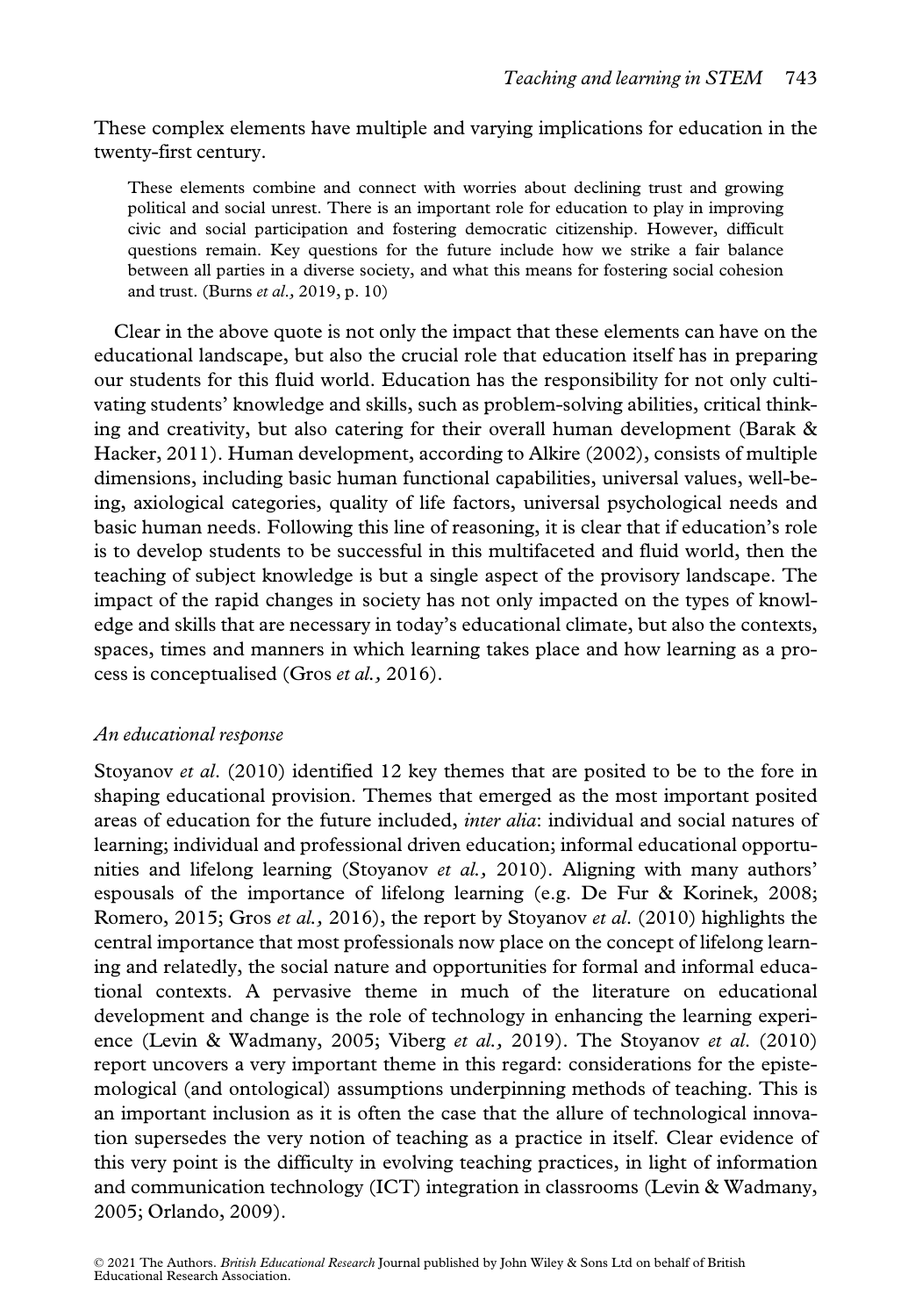Science, technology, engineering and mathematics (STEM) education sits as an educational offering that promises to develop much of the twenty-first-century skills desired by society, such as problem-solving skills, technological literacy, and advanced analytical skills (Mioduser, 2009; Barak, 2011; Williams, 2011; Breiner et al., 2012), as well as augmenting economic imperatives. A core idea at the heart of STEM education is the development of capabilities as opposed to competencies. Capability has been defined as the 'capacity to use one's competence in novel as well as familiar circumstances' (Blaschke & Hase, 2016, p. 26), or as simply the 'power to produce an effect' (Kimbell & Stables, 2008, p. 18). It not only emphasises the importance of knowledge acquisition, but also knowledge utility. The purpose of this article is to present an exploration and analysis of the analogies of learning and teaching in an integrative STEM education with the overarching theme of sustainable lifelong learning as a key consideration. In particular, we focus on the metaphors for learning applicable to integrated STEM and the purpose and focus of pedagogy as the dominant philosophy. In doing so, the authors draw on related work from the fields of complexity and heutagogy to demonstrate the necessity for a dynamic epistemological adaptation of teaching approaches in order to ultimately cultivate the self-determined and lifelong learners of the twenty-first century. Following a detailed analysis of the pertinent literature, this article will present a theoretical representation of the emergent pedagogic space which is unpacked throughout the article. It is envisaged that the discussion presented in this article will be of interest to teachers, teacher educators and researchers in STEM.

# Views of learning and capability in STEM

Highlighting a need to move from competence to capability as the goal for education foregrounds the debate centring on the appropriate analogies for learning in STEM education. The discipline of education is often characterised by the analogies one employs to describe learning (Davis, 2018). As summarised by Reynolds et al. (1996), many analogies of learning have framed different eras of educational scholarship—such as the experience-centred sociocultural perspectives to the mind-centred information processing theories of learning. This dichotomy, of two of the most dominant frames for learning, is useful to this article as it focuses on how learners are conceptualised in the act of learning itself. In the information processing tradition, learning is defined as the development of long-term memory (Sweller et al., 2011) through the assimilation, accommodation or adaptation of cognitive schema (Bormanaki and Khoshhal, 2017) as the individual acquires knowledge. This is the typical perspective of traditional education, where students are imparted with knowledge from the teacher. But the definition and nature of knowledge is extremely contested, and this is further problematised when attempting to unpack a deeper understanding of knowledge within STEM education as the area itself often struggles with its multidisciplinary nature and individual disciplinary heritages (McGarr and Lynch, 2017).

# The problem of 'knowledge'

Defining knowledge and learning in STEM is a persistent issue and is unlikely to be resolved given the plurality of perspectives within each of the individual subject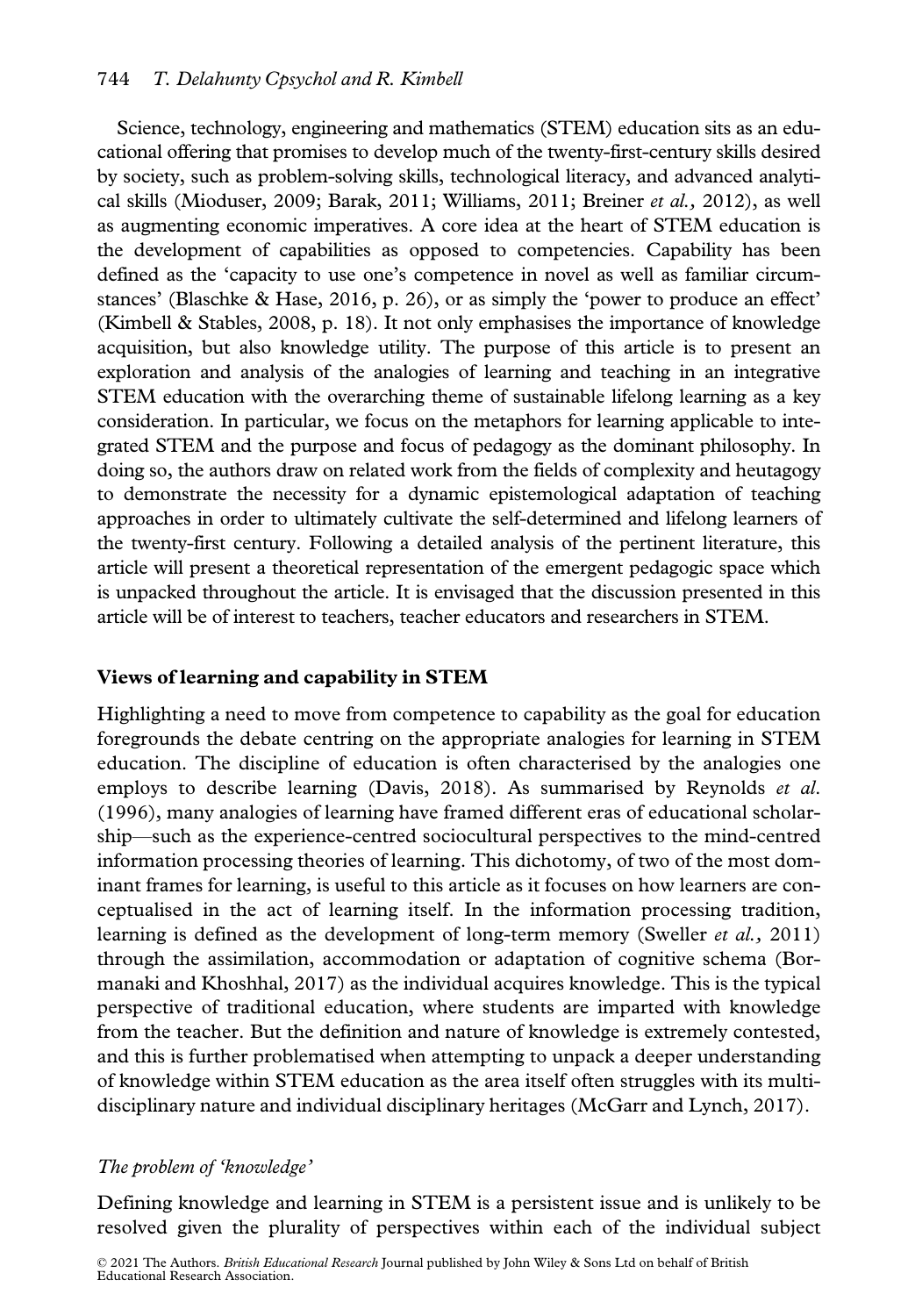disciplines, let alone the acronym of STEM itself. In a recent article, Seery et al. (2018) sketch considerations for a holistic STEM teacher and highlight that an integrated conception of STEM 'should not bound knowledge as with traditional subjects' (p. 2) and that programmes to develop holistic STEM teachers must ultimately complement a directive for developing 'STEM capable learners' (p. 5). These are ambitious considerations, despite their meritorious characteristics, given the nature of the individual subjects comprising the STEM acronym.

Each of the sub-disciplines of STEM have associated characteristic knowledge types, such as the propositional knowledge of science and the procedural or pragmatic knowledge associated with technology (Banks and Barlex, 2014). This article does not go into depth on the debate of subject monopolies or prestige (McGarr and Lynch, 2017), but it is important to note that the characteristic knowledge types of a discipline often speak to their heritage and dominant epistemology, which can inform the associated teaching approach (Shulman, 2005). DeVries (2016, p. 24) draws on the philosopher Alvin Plantinga to demonstrate a more functional vision of knowledge. Plantinga (cited in DeVries, 2016) claims that knowledge is predicated on proper cognitive functioning in an environment aimed at truth, emphasising that it can never be entirely internal to an individual and must be pursued externally. This aligns with treatment of knowledge by various authors in technology and engineering advocating the iterative dialect between internal and external modalities (Kimbell & Stables, 2008). The varied conceptualisations of knowledge are further amplified when one attempts an all-encompassing definition of the learning process and learners. This foregrounds a need to consider how learning as a process is analogised.

# Learning as information processing or as socially constructed

Learning, as defined by the likes of Sweller (1988) and Sweller *et al.* (2011), is potentially dissonant with the more complex view of knowledge and learning characteristic of STEM education. The definition of learning provided by Sweller et al. (2011) naturally resonates with his influential 'cognitive load' theory, which has provided rigorous considerations for instructional design and which is now a lens that many in STEM disciplines apply as a framework for learning analyses (e.g. Guttormsen & Zimmerman, 2007; Anderson et al., 2011; Delahunty et al., 2014; Seery et al., 2018). However, analysis of the traditional theory reveal some limitations critical to how learning is analogised and treated in reference to the complexity of STEM education. In particular, the original theory is founded on the sole objective of schema development (Kalyuga & Singh, 2016) and the finite capacity of working memory (Baddeley & Hitch, 1974; Sweller, 1988) within the information processing view of learning. This presents a limited conceptualisation of the learner if used as the sole perspective (Mayer, 1996) and does not represent a view of learning typical of the complex problem-based images one cogitates when focusing on STEM education. The misfit of this theory as an analytical lens with which to view learning in STEM is further amplified when considering the difficulty of defining knowledge in an integrated vision of STEM education. Over-adherence to mechanistic schema automation, characteristic of teaching for competence, has negative impacts on students' creative problem-solving capabilities (McCormick &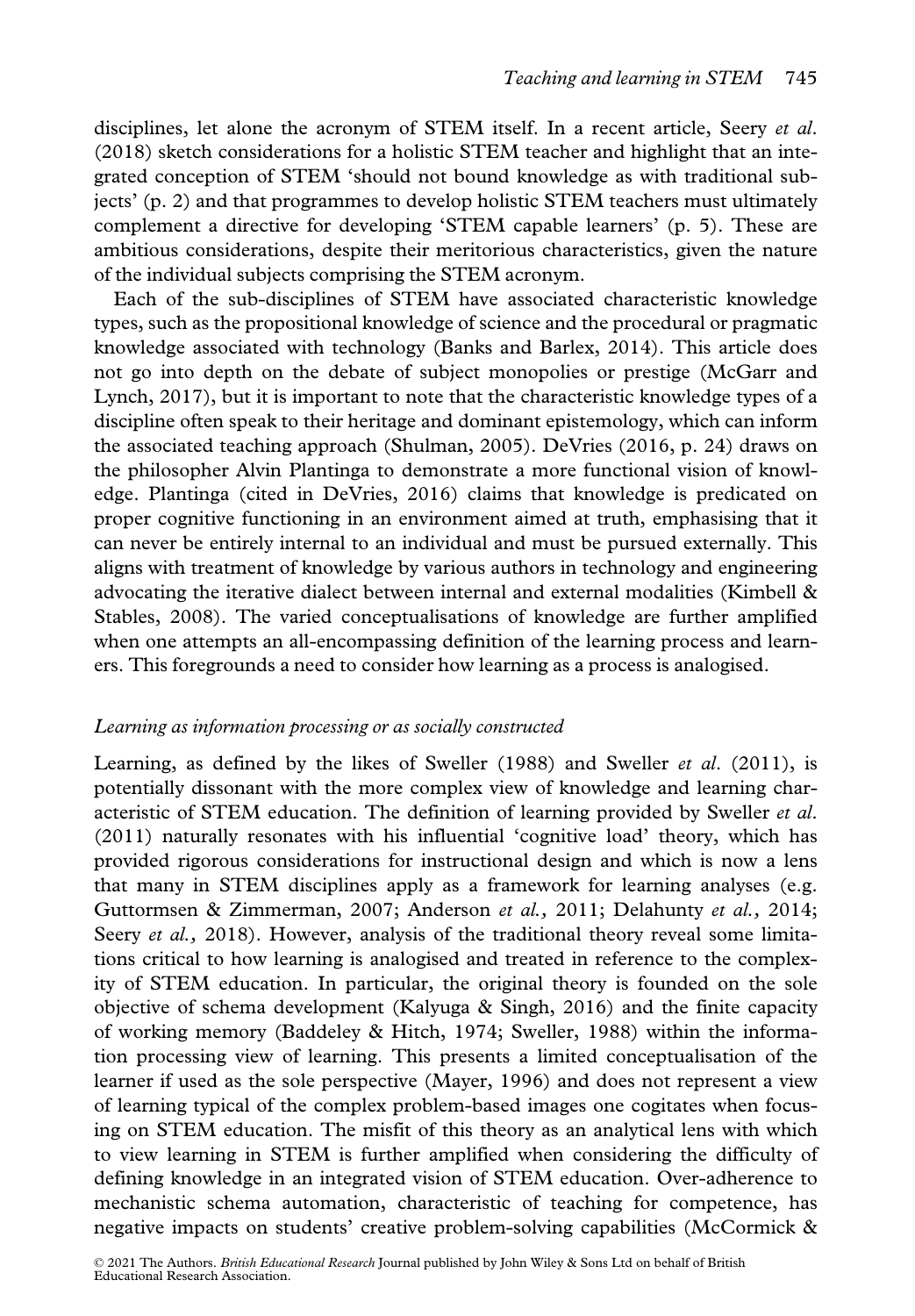Davidson, 2009), resulting in rigid approaches with little epistemic and conceptual flexibility (Delahunty, 2019).

Many arguments against the information processing perspectives of learning tend to draw on the social constructivist theorists such as Dewey or Vygotsky to present knowledge as that which is constructed by the user (Woolfolk *et al.*, 2008). The constructivist theories of learning place importance on the application and use of past experiences in constructing new meanings and understandings (Fox, 2001; Snowman & Biehler, 2006), which aligns well with the applied focus of integrated STEM education and foregrounds discussions of developing students' capability in applied complex problem situations (Kelley & Knowles, 2016). Social constructivism has done much to elucidate our understanding of learning as an active process, but Fox (2001) argues that it may be more 'hopeful' than useful and that ultimately many argue for social constructivist accounts of learning as a radical opposition to the information processing perspectives. This line of thought places the two perspectives in opposition, which ultimately is tantamount to a form of reductionism that may be limiting our understanding of the holistic learning process (Hager & Hodkinson, 2009). This polarisation is supported by Reynolds et al.'s (1996) analysis of information processing theories as mind-centred, while social constructivist perspectives are classed as experience-centred. This review of the literature presents the ostensible conclusion that neither analogy of learning alone can encapsulate the complexity of learning within STEM education. It is critical that we consider the appropriate fit of these analogies for STEM.

# Where does STEM fit?

This is not a trivial discussion in contemplating the notion of teaching for capability in STEM, as the metaphor used to characterise learning impacts directly on the realisation of the opportunities provided to the learner (Donaldson & Allen-Handy, 2019). STEM education is typically characterised by project-based learning environments where students are tasked with solving complex problems in collaboration (Banks & Barlex, 2014). The notion of learning within STEM cannot be entirely captured by a lens of information processing or social constructivism alone, and requires a metaphor that synthesises both. For example, while the collaboration we as educators envisage students' engaging with in solving a design task frames learning in the social constructivist sense, there will undoubtedly be times when students, either directed by the teacher within a scaffolded pedagogical strategy or self-directed, will need to acquire new knowledge or skills.

Views from the field of complexity have led to a surge in contemporary metaphors for learning as those of complex systems (cf. Holland, 2006; Jacobson et al., 2019; Reigeluth, 2019). This is clarified by Jacobson et al. (2016), who consider a need to move away from viewing learning as 'something that is' and towards something viewed as emergent (p. 212). They define learning as

... changes in human cognitive processes involved with the encoding and capacity to manipulate and engage with symbolic representations, formalisms, and sociocultural practices that emerge from interactions with a variety of complex systems an individual may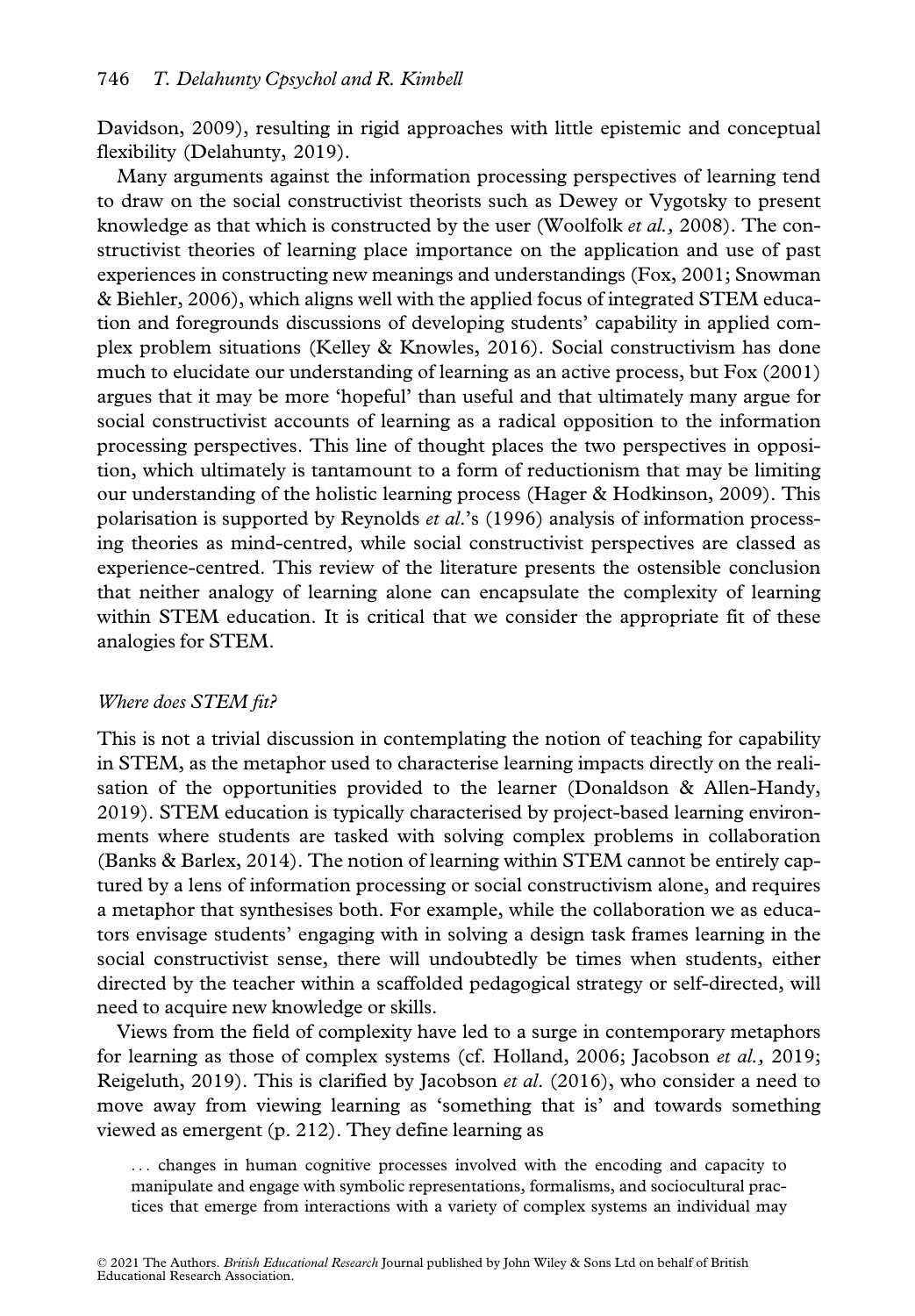experience over time that lead to enhanced performance in intellectual, physical, and affective realms of life. (Jacobson et al., 2016, pp. 212–213)

This complex systems conceptual framework (CSCF) of learning emphasises the inadequacy which a view of learning based solely on schema development or social constructivism contains. Instead, a focus on developing capability through the reality of complexity is required. This section has presented two of the most common metaphors for learning that have been employed in the educational literature, summarised by Sfard (1998) as learning by acquisition or learning by experience. The issue here is not to suggest that either frame is incorrect as to how learning is analogised, but to focus on the frame itself, for it is this frame that allows us to transform the unfamiliar into meaningful shared constructions of particular phenomena (Davis, 2018); in this case, learning in STEM education. This foregrounds a necessity to consider learning in STEM as complex.

#### A complex adaptive systems perspective on learning

Complex adaptive systems is a way to view both of these perspectives in an interactive manner, building on the respective research heritages that both the social constructivists and cognitivists have provided and facilitating their extension in the complex reality that is learning in the twenty-first century. Complex adaptive systems (CASs) are derived from theories from the field of complexity or chaos theory. Put simply, CASs consist of multiple agents that interact with each other and their environment, with feedback activity which results in *self-organisation* (Holland, 2006; Jacobson & Wilensky, 2006; Jacobson et al., 2016; Reigeluth, 2019). The key to the idea of CAS self-organisation is *emergence* (Reigeluth, 2019), where collective behaviour emerges from the interaction of individual elements but cannot be predicted by focusing on the isolated elements alone (Morrison, 2008; Kloos et al., 2019). This emergent behaviour occurs in a nonlinear fashion and involves interaction between agents, resulting in more complex learning than could be achieved in linear individualistic fashions (Jacobson et al., 2019). A typical biological example of a CAS is the murmuration of birds, where collective behaviour is clearly evident in the system's lack of collisions and whereby it would be impossible to explore or understand the phenomenon by observing an isolated agent.

CASs can be viewed as nested and consisting of other complex systems (Jacobson et al., 2016; Reigeluth, 2019). For example, within a school context, students can be seen as making up the CAS of the school, a class can be viewed as one system within this larger one, the individual student brain could be viewed as another, and so on. This multi-level characteristic means that the CAS perspective need not be at odds with the vast empirical evidence from information processing or social constructivist accounts of learning, instead it provides a new frame for learning within STEM education; one which integrates the mind-centred and experienced-centred tenets of Reynolds *et al.*'s (1996) typologies of learning. In discussing the implications of CAS views of learning for research methodologies, Jacobson *et al.* (2019) highlight the distinction between linear dynamics and nonlinear dynamics. They go on to discuss that most educational research and policy to date has focused on linear elements which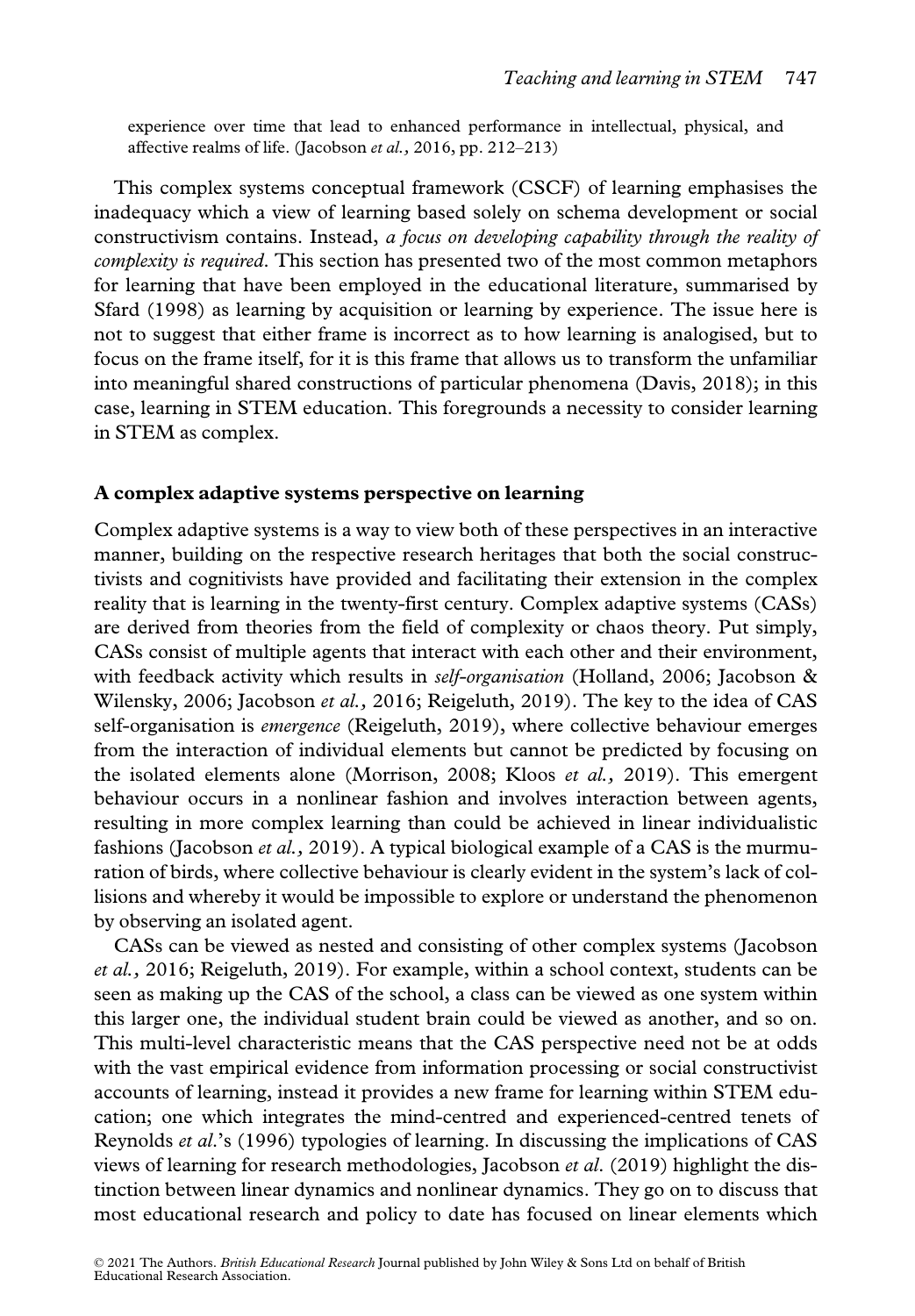view learning as the sum of parts (p. 114), as in the information-processing tradition. The nonlinear dynamics of learning, characteristic of CAS conceptions, remain unemphasised. While linear elements, such as the established relationship between spatial ability and success in STEM education (Wai et al., 2009; Sorby et al., 2013), are clearly important insights into learning in the field, explaining nonlinear phenomena —such as the posited sudden and unexpected restructuring of cognitive representations involved in insight problem-solving (Weisberg & Alba, 1981; Bowden *et al.*, 2005)—remains uncertain and extremely hard to approach with traditional frames for learning.

Most importantly, a CAS view of learning treats its agents (students) as a set of interacting elements in which the system is perpetually generating its potential future as continuity and transformation (Ovens *et al.*, 2013). In these circumstances of interaction, self-organisation occurs through processes of emergence, such as is the case in problem-based learning when a group (CAS), consisting of very different CASs in the form of individual students, produces an innovative solution to a complex problem (Mennin, 2007). This is an experience that typifies teaching and learning in STEM education, where students are provided the opportunity to collaborate and engage in these interactions. An important point raised by Ovens *et al.* (2013) is that a CAS is not a single unified theory, and those advocating CASs as a theory of learning commonly only agree on what constitutes complex phenomena. CASs give us a way to conceptualise the complexities and characteristics of learning in STEM education, but do not necessarily give us the tools to operationalise or investigate. These become nested phenomena of complexities themselves (Jacobson et al., 2019). This point is critical in relation to practice: if we adopt the learning metaphor of CASs for STEM education, how do we operationalise practice? Moreover, if the manner in which we frame the process of learning is central to the construction of meaning (cf. Davis, 2018; Donaldson & Allen-Handy, 2019), then there is consequentially an effect on the pedagogical epistemology and philosophy of the teacher who constructs the learning opportunity for their students. This necessitates a focus on the concept of pedagogy itself.

# Teaching and learning: traditional pedagogy and its essential nature

Pedagogy was originally conceived of during the Middle Ages and, although it is differentially described in much of the literature, often it is described as pertaining to the theory of teaching and the study of teaching methods (Wang & Huang, 2018). In his description of teaching, Shulman (1987, p. 7) emphasises that a 'teacher can transform understanding, performance skills, or desired attitudes or values into pedagogical representations and actions'. Shulman (1987) is best known for his contributions to the notion of pedagogical content knowledge (PCK): a core underpinning concept in much of teacher education globally. PCK facilitates a meaningful synthesis of pedagogy and content for the act of teaching. However, a noteworthy consideration in Shulman's (1987) characterisation of pedagogical content knowledge is his distinction of knowledge as the domain of scholars, while pedagogy is claimed to be the domain of teachers. The two are inherently described as independent, a notion which Segall (2004) identifies as problematic since 'knowledge is always by someone and for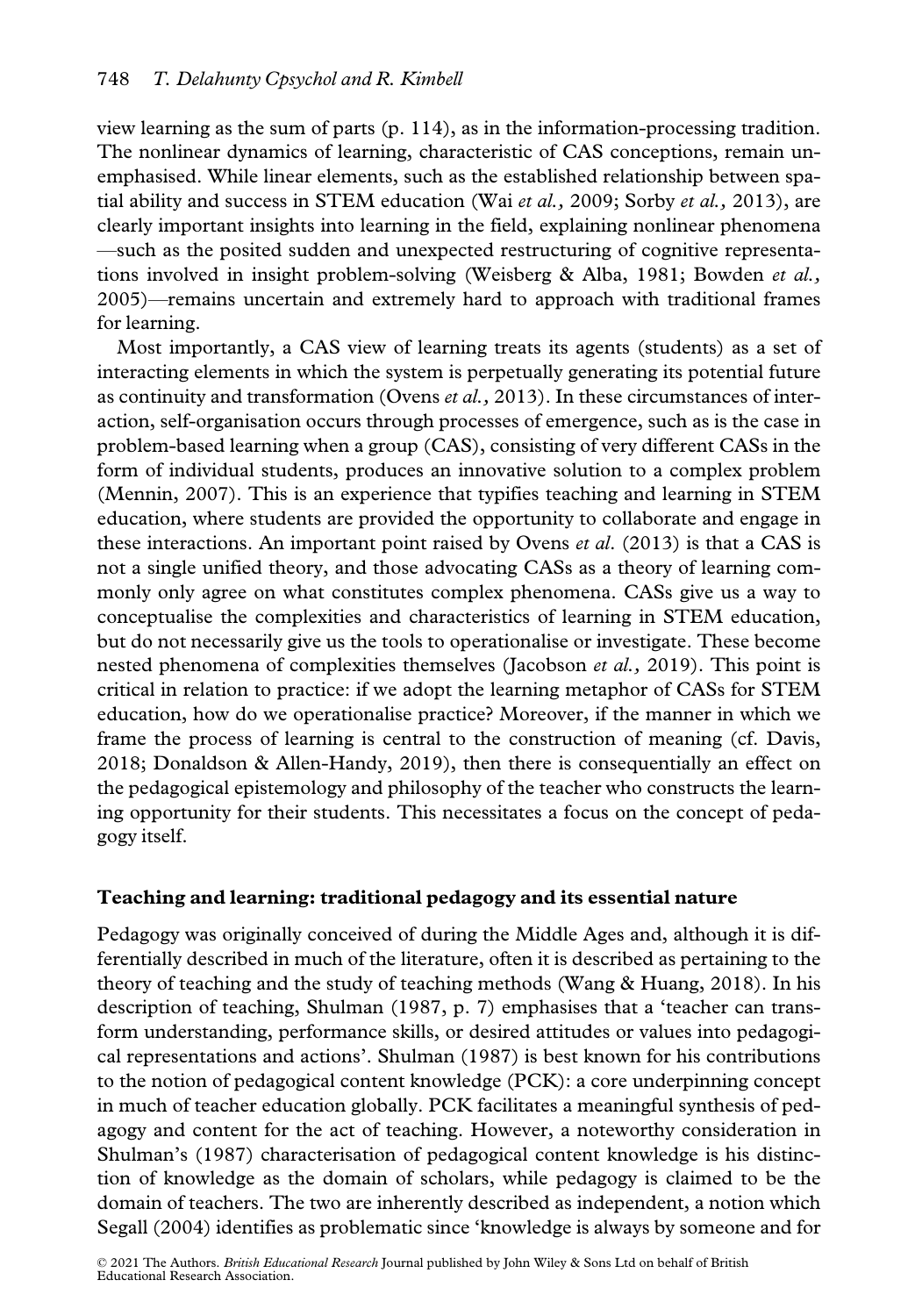someone, always positioning and, consequently, is always *already pedagogical* [emphasis added]' (p. 491). Knowledge or content, therefore, is always shaped by and shaping the pedagogical act, emphasising the core place that content holds in conceptions of pedagogy. This becomes increasingly problematic if knowledge and definitions of capability in STEM education are contested in the first place.

In ideologies of good teaching, the teacher or 'pedagogue' holds the responsibility for adapting and transforming curriculum content and holds the central role in engaging in the pedagogical reasoning process to transform their learners' understandings (Dobson, 2012). In the UK and other Western countries, Watkins & Mortimore (1999) argue that there has been a predominant focus on character formation, as opposed to holistic intellectual development, in conceptions of pedagogy. It is important to note that interpretations of pedagogy are not universal and predetermined, but the manner in which one defines pedagogy will determine the type of PCK, and ultimately the learning (on the part of the students), that emerges (Segall, 2004). In an extreme example of a restrictive interpretation of pedagogy, Freire (1996) gives the banking concept of educational transaction, where the teacher is perceived as the all-knowing master controlling the entirety of the educational process. Thankfully, critical approaches to the subject of pedagogy and learning have shed light on this notion, and the idea of Locke's tabula rasa—where students are seen as empty vessels awaiting delivery of knowledge from the teacher—is no longer the dominant conception of pedagogic practice. This connotation of pedagogy has permeated much of Western thinking on pedagogy. Fox (1972) traces this notion of pedagogy back to Descartes and his adamance that any knowledge conceived of as probabilistic does not constitute true knowledge. This has leant itself to the development of didactics, where the all-knowledgeable teacher holds the control of learning. Fox (1972) sketches the pedagogical philosophy of Giambattista Vico in her analysis and highlights his much-forgotten treatise that heralded true knowledge as manmade and hence always negotiated between speculative erudition and scientific reason. Western perspectives have often distinguished between the logico-rational and rhetorical-pathetic, and in the case of Cartesian pedagogy, the rhetorical-pathetic was frowned upon (Davis, 2014).

Vico's thoughts on pedagogy are particularly relevant to an integrated vision of STEM education as it balances the logico-deductive and speculative modes of thought, suggesting that progress occurs in the space between.

# Pedagogy and power

The sketch of pedagogy thus far could be conceived of as overly restrictive, with undercurrents of negative connotations, but there are many different conceptions of and adoptions of pedagogy. However, still inherent in the concept of pedagogy is teachers' central role and arguably their hold on the learning process (McAuliffe et al., 2009). The teacher-centric nature of pedagogy brings to the fore the concept of Foucauldian power, where the teacher is the holder and translator of knowledge for their students. Consequently, knowledge represents the values of those with the power and the ability to circulate them (Foucault, 1990; Levitt, 2008), which aligns with the shaping power that knowledge has on pedagogy. Even when teachers hold an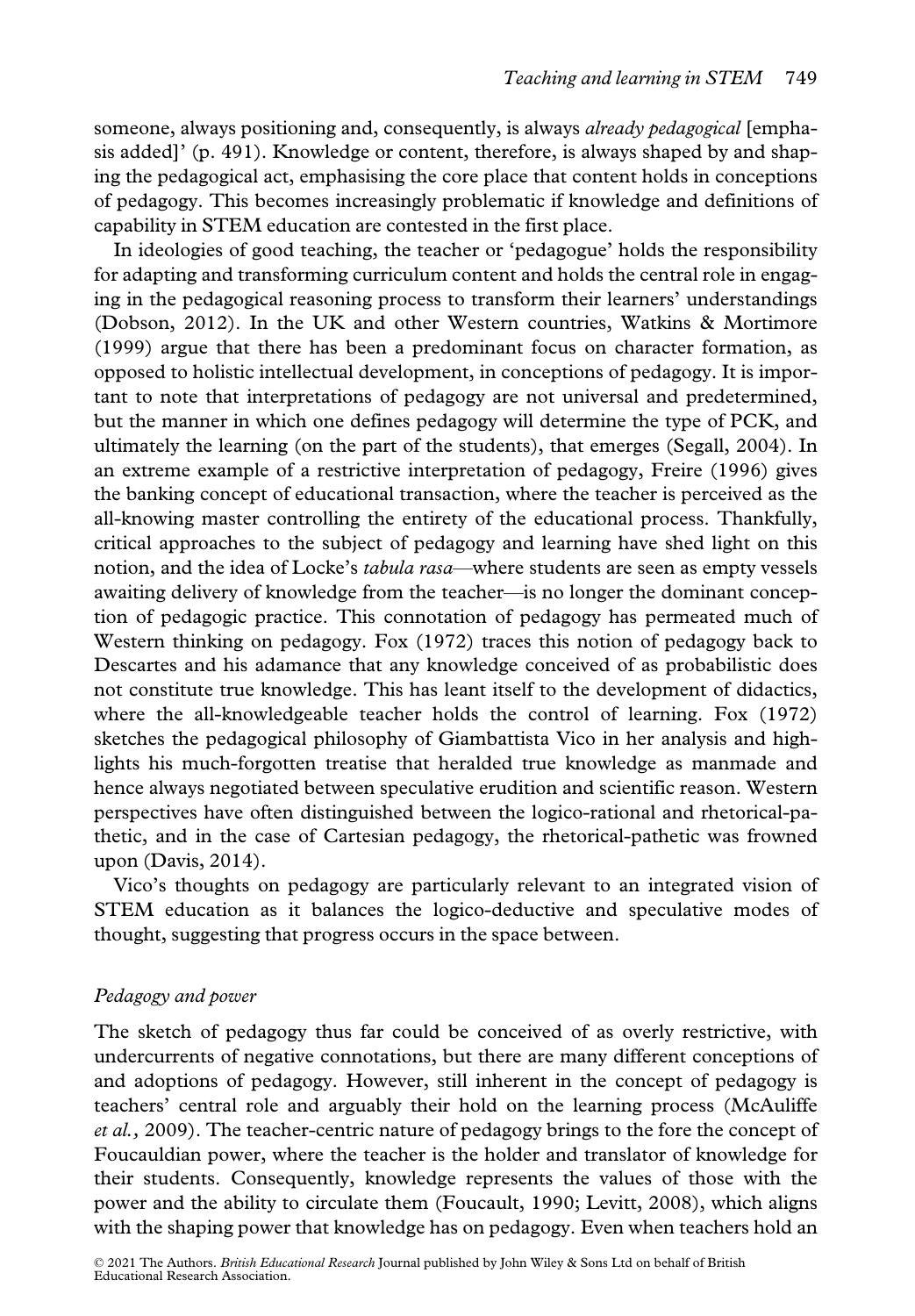accurate understanding of this notion of power, and although their goals may be the emancipation of learners, the adoption of traditional conceptions of pedagogy as the sole philosophy for teaching can still be a limiting factor. Related to this idea, Bonawitz et al.  $(2011)$  conducted an experiment where pre-school children viewed an adult demonstrating the functionality of a novel toy across three different conditions. The first condition was classed a pedagogical demonstration, where the experimenter instructed on its use; the second condition violated pedagogic assumptions as the toy was unfamiliar to the demonstrator; and the third condition involved the demonstrator being interrupted mid-demonstration. In the latter two conditions, children tended to explore and uncover undemonstrated functions of the toy, whereas those in the first condition restricted their exploration to only those functions demonstrated by the instructor. However, this study was restricted to pre-schoolers and a moderating variable of cognitive development is certainly in question. Nonetheless, extending this idea, Gweon *et al.* (2014) demonstrate that adults and adolescents negatively evaluate their teachers for omitting aspects of content knowledge, indicating a reliance on the pedagogue and the validation of their power over the learning process.

So far, this section has focused on the content-driven aspects of pedagogy, but it is also widely accepted that the overarching aim of any pedagogical approach is the development of attitudes or disposition. Here, there are also potential limitations of the pedagogical approach in cultivating these aptitudes. Anwaruddin (2015), in discussing Ranciere's emancipatory intents of pedagogy, gives the example of a teacher highlighting to his/her student the fact that they are oppressed and that they (as teacher) can instruct them in ways not to be so. In this example we once again see the reliance that an (in this case oppressed) individual has on the teacher and their knowledge reinforcing the power relation. Jacques Ranciére provides scathing critiques of the notion of pedagogy and centrality of the teacher in the process of learning. His work is a radical indictment on the centrality of the teacher, but there is not sufficient space to go into this here (see Lambert, 2012 for a useful account).

This article does not argue against the notion of the teacher and pedagogy being important to the learning process, and it also does not advocate an entirely naïve vision of fully unguided exploratory education. It is well established that content knowledge is a fundamental aspect of developing expertise, and that explicit instruction through appropriate pedagogy is needed in many circumstances. However, what is apparent in some of the critical stance of pedagogy sketched in the preceding paragraphs is the potential for a lack of learner agency associated with traditional conceptions of pedagogy, which are critical in facilitating the emergence of learning in a CAS view of STEM education.

#### The role of human agency in the learning process

Considering pedagogy as a teacher-centred epistemology for educational provision forces a reflection on the notion of agency in the learning process. Agency emerges quite apparently in well-established educational learning theories such as social constructivism, where sociocultural interaction is encouraged and utilised (Lave, 1988; Reynolds et al., 1996). In the era of lifelong learning, agency is considered an especially important characteristic for students to develop (Charteris, 2016). Agency has a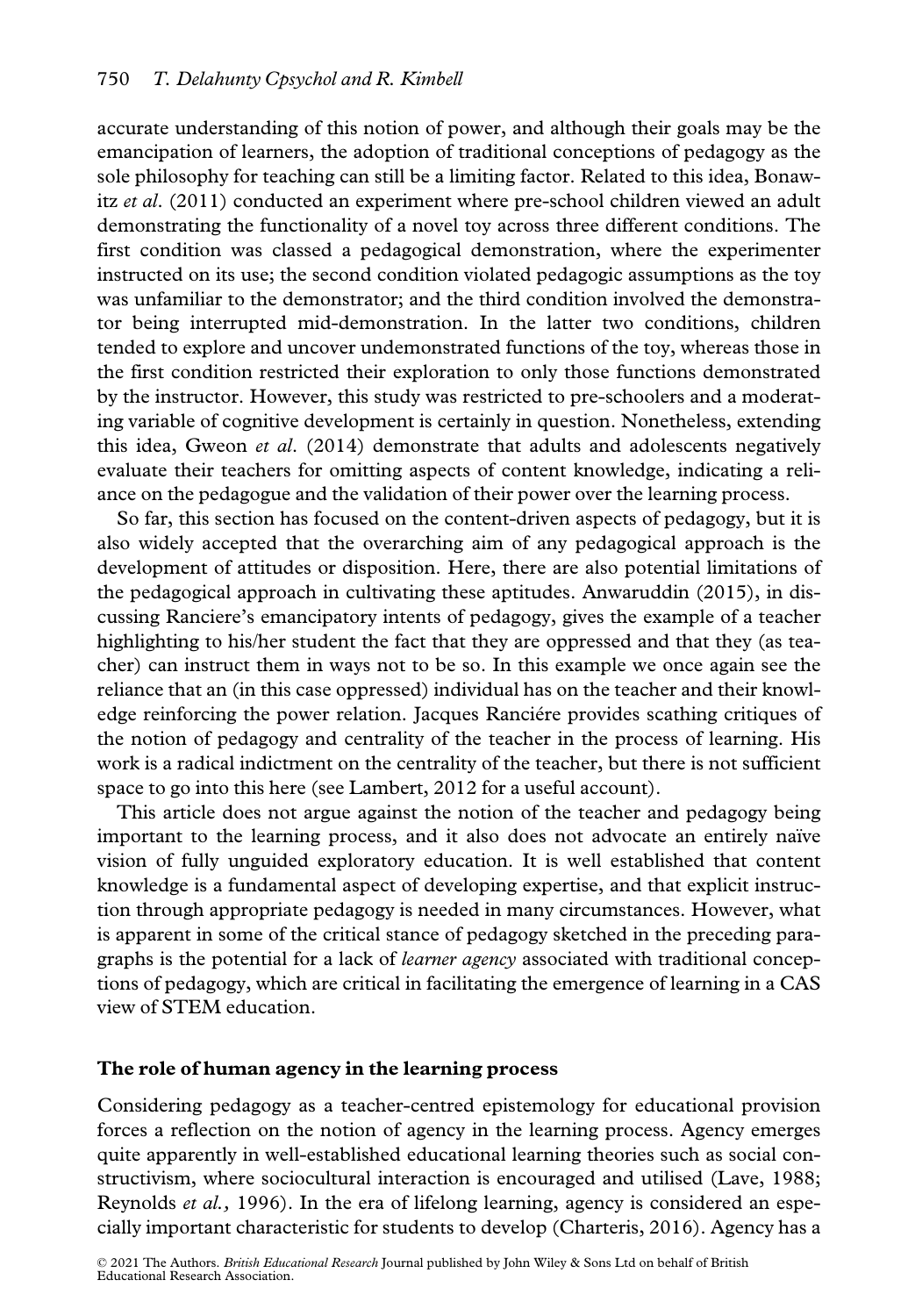plethora of definitions that are often quite contested. 'Free will' is a common notion associated with the idea, but suffers as a thorough underpinning due to its failure to conceptualise the interacting elements of culture, beliefs and action (Ahearn, 2001). Agency, as a concept, is constantly in flux and is shaped by the discourses contained within the classroom or school milieu (Charteris, 2016). As such, it is situated and embodied within the sociocultural world of the student and the teacher.

Agency is at once the possibility of imagining and asserting a new self in a figured world at the same time as it is about using one's identity to imagine a new and different world. (Barton & Tan, 2010, p. 192)

Here, agency is drawn into focus within the figured world of the classroom, emphasising the interpretability, by the student or teacher, of the social structure in place, as well as the values placed on certain activities and outcomes over others (Holland et al., 2001). Much of the work on agency draws upon Bourdieu's structure–agency dialectic, which views the realisation of agentic behaviours as mediated by the social and cultural structures in which they are situated (Lakomski, 1984; Nash, 1990). Reflecting back on the studies by Bonawitz *et al.*  $(2011)$  and Gweon *et al.*  $(2014)$  earlier in the article, one can see the potential for an oppressive structure suppressing students' potential agency. In this case, it is related to a traditional conception of the pedagogic epistemology. Dakers (2011, p. 27) summarises this restrictive conception of pedagogy, and its suppression of student agency within an action framework where the teacher (subject) acts upon their students (objects) with some form of mediation (pedagogical method) to achieve an outcome (see Figure 1).

This structural model corresponds to the figured world of teacher-centric pedagogy, which has been and still is the dominant model for teaching. In the recent TALIS report from 2018, there is still a considerable emphasis placed by teachers on strategies for managing classroom order and clarity of instructional transmission, with much less belief focused on strategies for cognitive activation and enhanced activities —including the use of ICT and digital learning or project-based approaches (OECD, 2019). Although authors have criticised this focus within our educational systems, it is clear that this traditional view of pedagogy is still dominant in teaching and learning today, which highlights some issues of note in the pursuit of lifelong learning aptitudes and the cultivation of STEM capable learners.



Figure 1. Teacher-directed model of instruction (Dakers, 2011).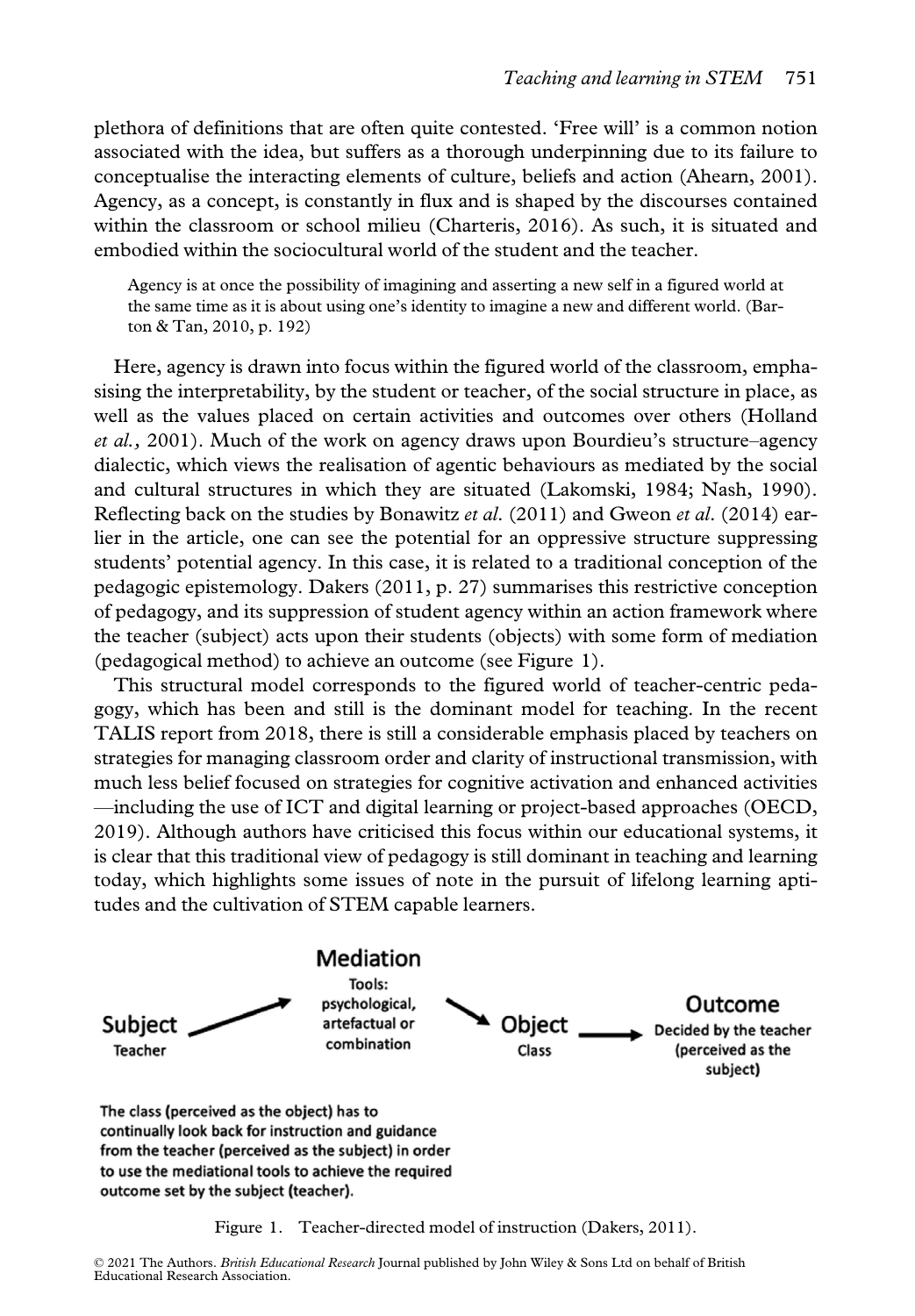# Agency, motivation and self-determination

Achieving personal agency over one's learning is predicated on appropriate motivational underpinnings. In this vein, agency is possibly best thought of in relation to self-determination theory (SDT) which, as a macro theory of learning and motivation, encompasses a wide range of necessary factors for lifelong learning (Blaschke, 2012). The central focus of the model is on the psychological needs for overall wellbeing, which then allows for an analysis of individual differences in motivation on the level of causality orientations and aspirations/life goals (Deci and Ryan, 2008). This is particularly important in the present article, with the focus on teaching, as motivation is without question a key etiological factor in the learning process. Causality orientations are a useful frame to consider the concept of agency in the learning process. Causality is considered to encompass three distinct orientations: autonomous, controlled and impersonal (Deci & Ryan, 2008). Of the three, the most pertinent to consider in the context of this article are autonomy versus controlled orientations. Individuals with causality autonomy orientations perceive actions as emerging from within and behave in self-determined ways, whereas those with a causality control orientation tend to be motivated by external pressures and seek rewards or the satiation of deadlines (Roth et al., 2007; Hagger & Chatzisarantis, 2011). It is clear to see that control orientations would be the most likely to manifest themselves within the traditional conception of pedagogy, which is disenfranchising to the student as it is posited to cater for only the human needs of competence and relatedness while neglecting autonomy (Sánchez de Miguel et al., 2017). Such a model of pedagogy tends to be catered towards extrinsic rewards such as exam results and, as research has shown, causality orientations are both situated and effected by the environmental design and ethos (Ryan, 1982; Deci et al., 1991). This presents some considerations for a contemporary approach to teaching within STEM education, and in particular the approach to instructional design. While the combination of intrinsic and extrinsic motivators is important, it is the over-emphasis on extrinsic rewards that has characterised many educational systems globally, and often predetermined the teacher-centric conception of pedagogy that typifies many images of classroom life.

# Emerging pedagogies as an alternative framework in STEM education

These images of the teacher as the master and students as the apprentice are remnants of values that evolved from the Industrial Revolution (Blaschke & Hase, 2016) and were appropriate conceptions for educational development in their time. Holding vast amounts of knowledge in one's repertoire was the gold standard but as alluded to by Blaschke & Hase (2016), the current era of learning could be classified as one of knowledge emancipation. In this vein, students are now expected to be critical thinkers with the abilities to access, collate, critique and synthesise knowledge which foregrounds the necessity for increased agency and autonomy in the teaching and learning process. All of this, coupled with the increased risks to psychological well-being that evolution and access to digital technologies brings, reveals a necessity to cater for the development of knowledge but also both self-regulated and self-determined capabilities (Claxton, 2008; Canning, 2010; George-Walker & Keeffe, 2010).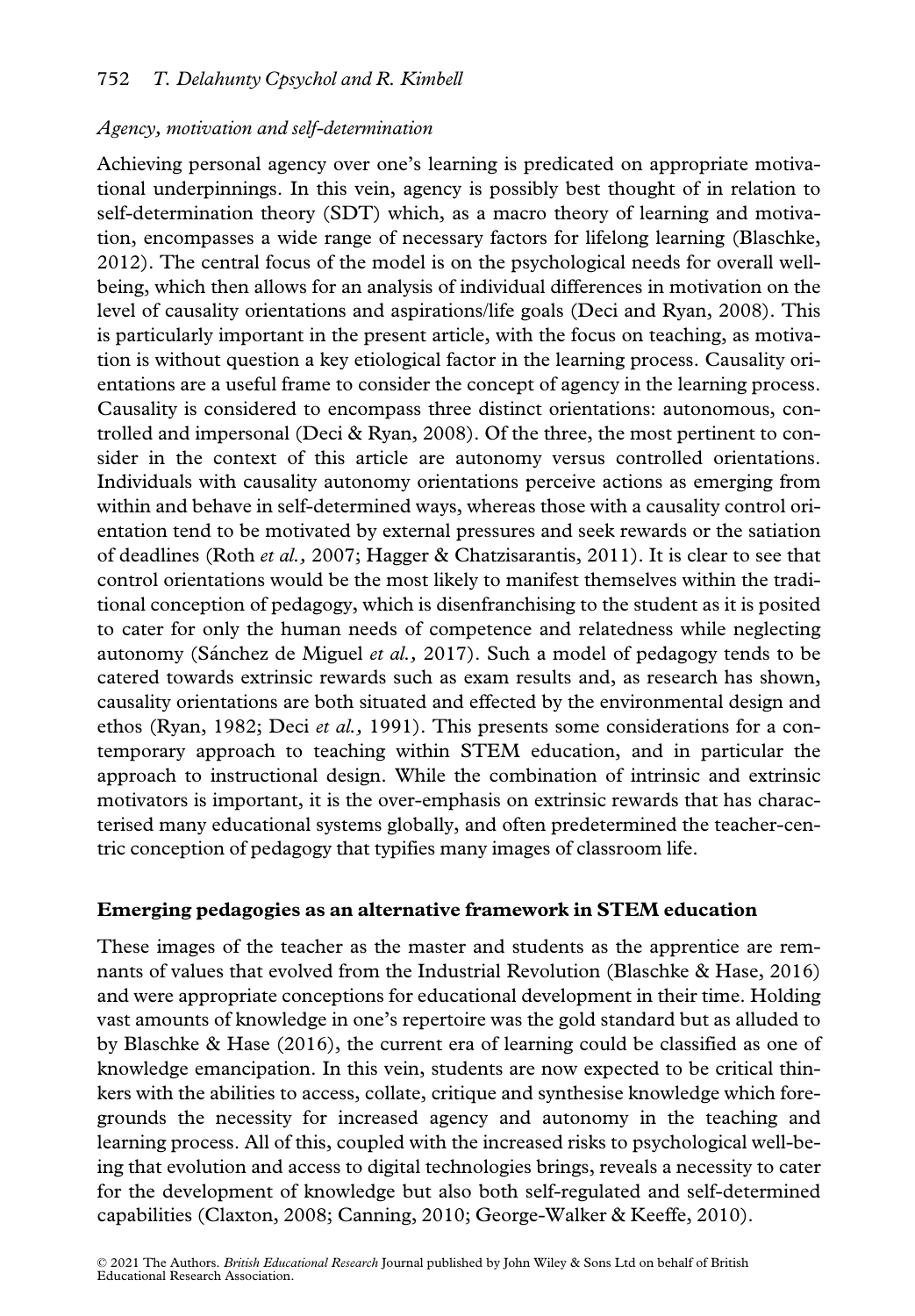# Andragogy and self-regulation

Pedagogy is not the only theory available to address epistemological conceptions of the teaching and learning process. Andragogy is another well-established theory that refers to adult learning contexts (Knowles, 1972). Sharifi et al. (2017) present a contextual differentiation between pedagogy, as children-focused, and andragogy, as adult-focused education that emphasises ownership of the learning process under the guidance of the teacher. In his model, Knowles discusses the idea that as learners mature, their self-concept evolves from a mode of dependency to independency informed by societal roles and life experiences (Knowles, 1972; Knowles et al., 2005). In the model of andragogy the focus becomes more metacognitive in nature, actualised in the negotiation of learning processes (Luckin, 2010; Luckin  $et al.,$ 2011). Knowles is most commonly associated with the concept of andragogy, but his conception of this theory is only one of many and there are stark differences in its historical development. In a review paper, Loeng (2018) summarised a key difference in Knowle's North American andragogy being focused on individual self-sufficiency whereas the European conception contains a more explicit social dimension. The important point to note here is that, like pedagogy, the concept of andragogy may also be differentially defined and has even been conceived of as a component of pedagogies (Loeng, 2018, p. 9).

In andragogy, teachers still hold much of the power in the learning relationship as it is they who normally determine the learning content but it is students that regulate their own learning (Knowles et al., 2005; Blaschke, 2012). This represents an increased level of agency over the traditional pedagogic view of learning and places the learner as more central to their personal development. Self-regulated learning is a key emphasis in the androgogic epistemology and comprises a synthesis of metacognitive, cognitive and motivational variables (Sharifi et al., 2017). It is a critical area for success both within and beyond the boundaries of formal schooling. Arguably, however, given the complexities of the educational landscape of the twenty-first century, being a self-regulated learner is no longer in and of itself sufficient if knowledge is considered to be in flux, and this is even more pertinent for learning in an integrative STEM education.

# The emergence of heutagogy

One of the key consequences of the CAS view of learning in STEM education is what Gros (2015) calls the 'fall of the walls of knowledge'. In other words, subject boundaries now become blurred and knowledge in many cases cannot be predetermined. Kimbell & Perry (2001) describe designing as 'a restive and itinerant non-discipline', where task-driven exploration supplants the purity of academic distinctions. A key area of development in this regard is self-determined learning (Ashton & Newman, 2006). Heutagogy has emerged in the last 20 years as a theory concerned with selfdetermined learning, and is differentiated from andragogy as control over the learning process is placed on the student to make his/her own decisions on what and how to learn (McAuliffe et al., 2009). Heutagogy is defined as an extension to andragogy and pedagogy in its original introduction by Hase & Kenyon (2000), and has since gained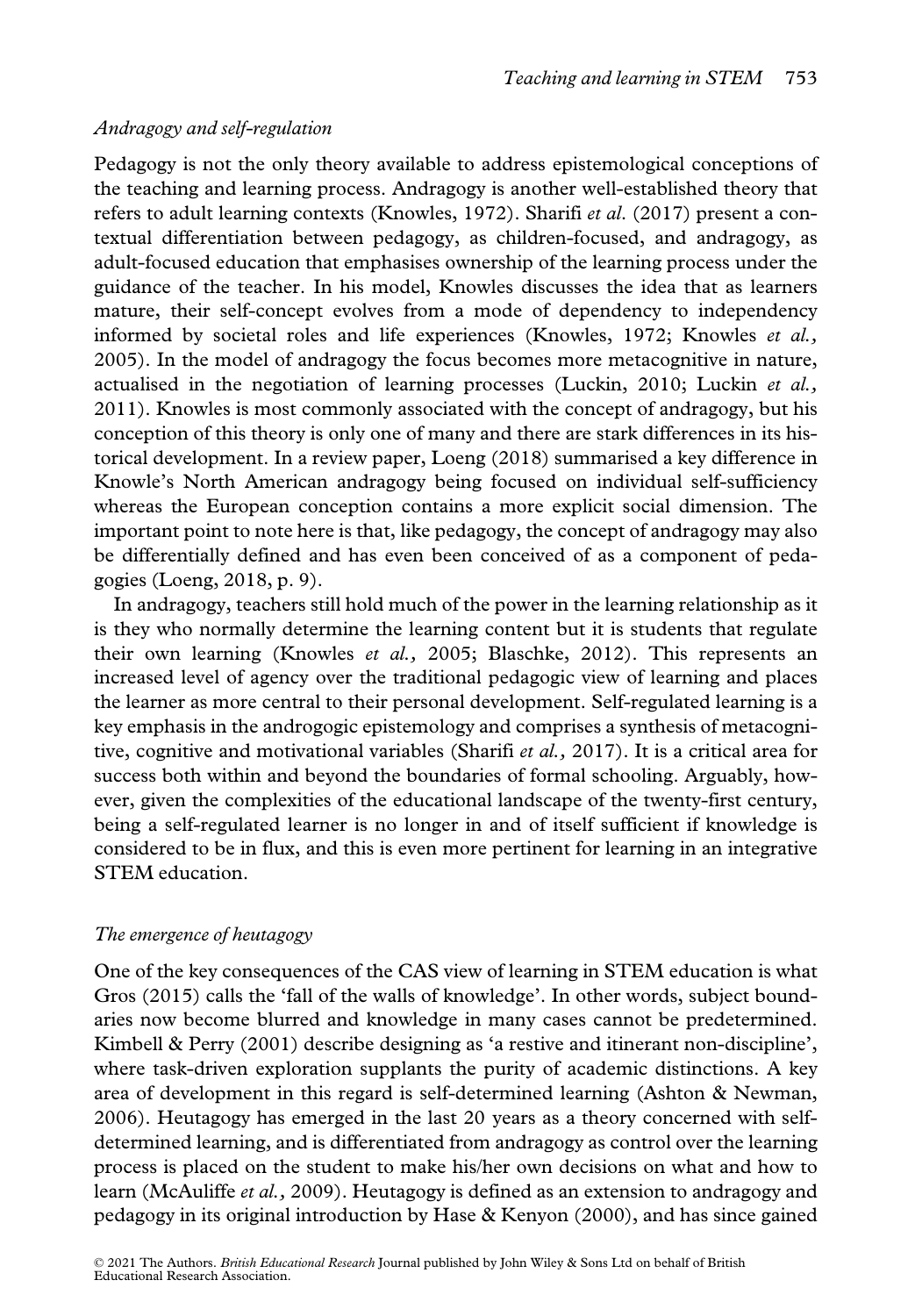popularity as an approach to teaching in web and technology-mediated contexts (Canning, 2010; Agonács & Matos, 2019). According to Blaschke (2012), heutagogy:

- requires double-loop learning;
- emphasises the development of capability rather than competence;
- is learner determined;
- is a learner-managed approach;
- has a nonlinear learning process in contrast with linear instructor-led models;
- focuses on promoting students' understanding of the ways in which they learn.

Blaschke & Hase (2016) further develop the theory of heutagogy by summarising the principles involved in the theory. Critical to the theory is that it is learner-centred and learner-determined, therefore building on work such as the importance of autonomous motivation for learning (Roth *et al.*, 2007). It is an approach premised on the development of capability and acknowledging the importance of knowledge utility and creative problem solving (Banks & Barlex, 2014; DeVries, 2016). Knowledge utility is differentiated from knowledge acquisition through its emphasis on integration, synthesis and application in complex tasks. This aligns with the generally well understood distinction between declarative (knowledge of facts and meaning) and procedural (understanding of relationships and problem solving) knowledge (Anderson et al., 2001; Binder et al., 2019) It requires self-reflection and metacognition as part of a recursive, double-loop process of reflexivity (Argyris, 2002; Carless, 2019). Lastly, it incorporates both linear and nonlinear teaching (Peters, 2002), thus embracing core characteristics of CAS. In its treatment of knowledge, heutagogy shares an ethos similar to Wenger's (1998) communities of practice, emphasising knowledge sharing as opposed to acquisition and hoarding (Canning, 2010). The social interaction within a frame of heutagogy allows learners to build connections with others, which allows the development of capability but also personal learning identity (Wenger, 2015), augmenting capacity for lifelong learning. These characteristics are themselves emergent rather than established since heutagogy, as a theory, is recent and there remains a need for research (Agonács & Matos, 2019). It does, however, give a useful frame in which to operationalise teaching practice under the CAS metaphor for learning in an integrated STEM context, and as the case study in the next section will discuss, it is something that is commonly practiced in STEM contexts, albeit tacitly.

# Case study: the emergence of heutagogic practice within technology education

It would be possible to focus on any area of the curriculum to explore the emergence of heutagogic practice, but there are some distinctive features of the STEM curriculum that make it a good case to study. Relatedly, it is also possible to focus on any particular instance of national curriculum globally in order to interrogate the emergence of heutagogic practice. This section will take the example of design and technology education within the English national curricular context as our exemplar case study. Specifically it is in the development of design portfolios as *thinking tools* that we are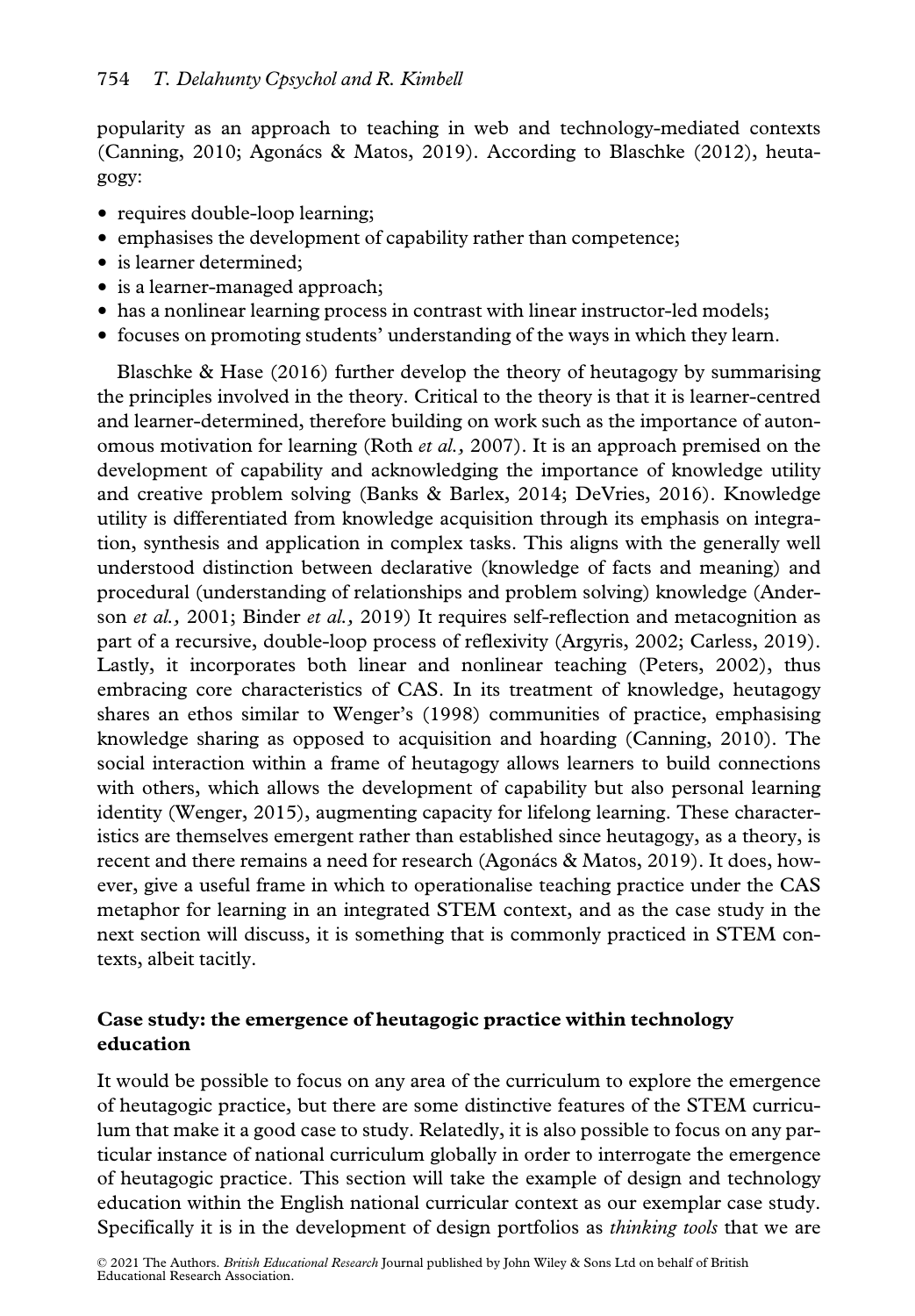able to observe the evidence of autonomous decision-making by learners, and—more broadly—the evidence of learners taking responsibility for the direction and management of their own work (Archer, 1980; Kimbell et al., 1996; Hope, 2004; Gaver & Bowers, 2012).

Design and technology, as it originally emerged in England, grew from craft practices (e.g. woodwork, metalwork, needlework) in which learners acquired the practical skills of making products (Penfold, 1988). The relationship of learners to teachers was akin to master/apprentice, as skilled and experienced teachers passed on expertise to the novice. But increasingly, from the 1960s, a view of design emerged and was blended into these traditional practices such that learners not only made objects, but also designed them. They made decisions about users, functions, forms, materials, technical systems and manufacture. And it soon became clear that this new focus carried with it a profound shift in teaching and learning agendas in schools' design studios and workshops. While the current section focuses on exploring the emergence of heutagogic practice through a case study of a learner's engagement in design, it is valid to question the effect of such activities in cultivating the dispositions (e.g. creativity, cognitive flexibility, reflection, etc.) desired by contemporary education. There is ample evidence from the discipline, particularly research studies exploring portfolio assessment in design and technology, to support their utility in achieving contemporary skills and dispositions (e.g. Kimbell & Stables, 2008; Seery et al., 2012, 2019).

Concerning the issue of agency, the emerging formation of design and technology dramatically changed the teacher/learner dynamic, placing increasing responsibility on learners to manage and direct themselves and at the same time transforming it in relation to teachers' responsibilities for preparing learners for this profound shift. The two pictures here illustrate the outcomes of this shift in a STEM context. In the first (Figure 2), a 15-year-old student has designed a fish feeder to allow him to keep his fish fed during his absence for a week. It relies on a hopper filled with food granules, feeding into a slowly rotating drum so that (once every 24 h) a known and measured quantity of granules is dropped into the tank.

In the second (Figure 3), a 17-year-old student has designed a test rig to analyse the flight of arrows. The rig allows for adjustments to be made to the alignment and power setting of the bow—and then to be able to replicate those same conditions over and over again. The purpose is to explore the effects of different forms and types of 'flight' on the behaviour of the arrow.

Whilst the outcomes are important, it is in students' design portfolios that their thinking and motivations in relation to such outcomes are revealed. Why is it like that? Why choose those materials? How might it have been different, and what would have been gained/lost if it were to be different? The illustrations in Figures 4 and 5 are of parts of a student's portfolio in a project to develop a skateboard for use on a farm or over rough ground. Traditional skateboards are an urban development for use on hard paved surfaces. They use small wheels with a built-in steering system so that by transferring weight the rider can steer the board. But for rough and soft ground big wheels become necessary and—amongst many other things—a new steering system has to be developed.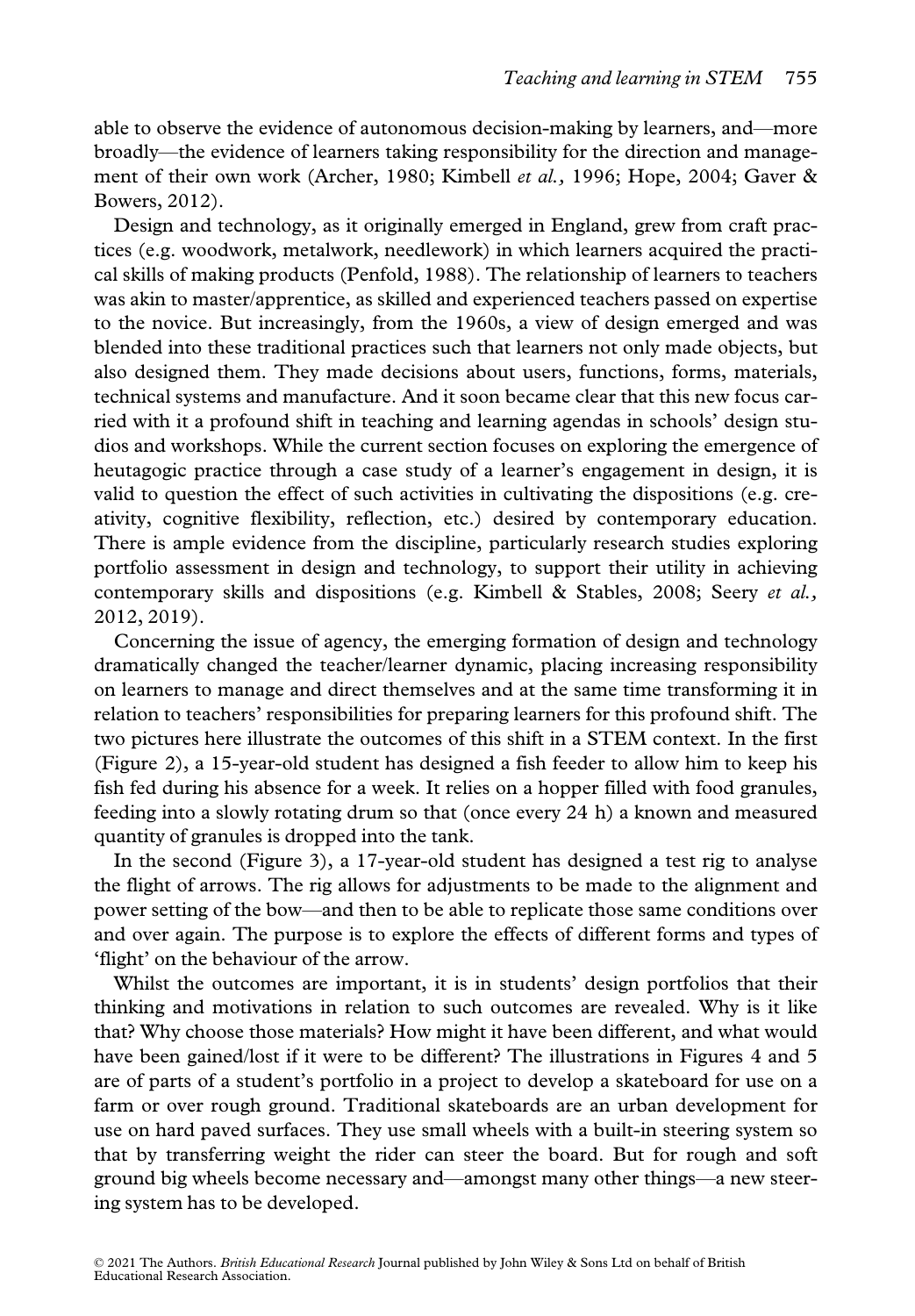

Figure 2. Student design of a 'fish feeder'. [Colour figure can be viewed at [wileyonlinelibrary.](www.wileyonlinelibrary.com) [com\]](www.wileyonlinelibrary.com)



Figure 3. Test rig for the analysis of arrow flight patterns. [Colour figure can be viewed at [wiley](www.wileyonlinelibrary.com) [onlinelibrary.com\]](www.wileyonlinelibrary.com)

At this point the student is exploring a number of approaches, motivated to find a solution to the steering problem, and is working towards the idea of a 'rack and pinion' mechanism to allow the angle of the board surface to control the direction of the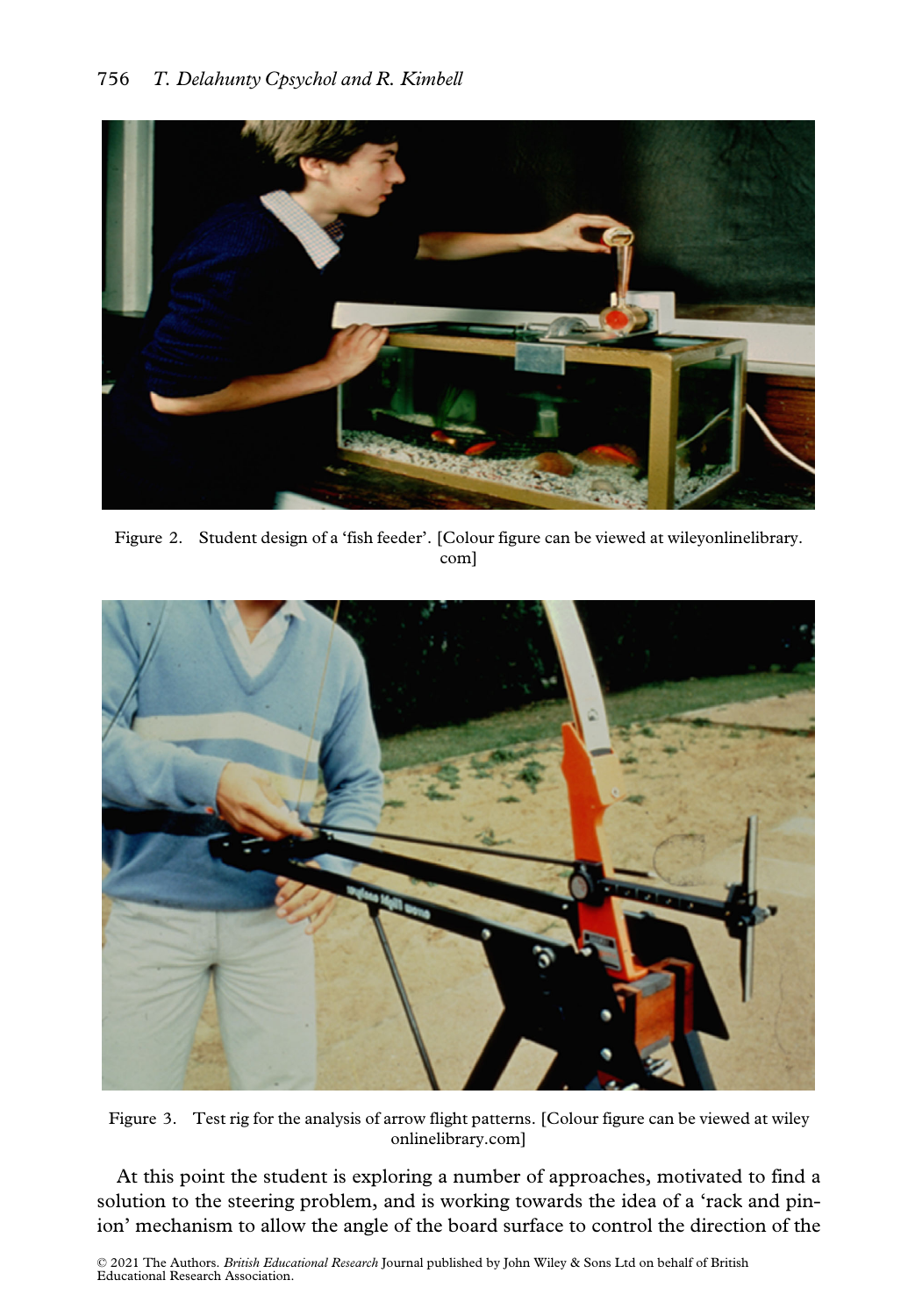

Figure 4. Extract from student's portfolio. [Colour figure can be viewed at [wileyonlinelibrary.](www.wileyonlinelibrary.com) [com](www.wileyonlinelibrary.com)]

wheels. The drawings in Figure 4 show how the student is attempting to visualise a concept and represent it to show how the arrangement might work. And the jottings on the side of the drawings further illustrate the thinking that these potential solutions provoke in the student. In the bottom right corner is a note that the rack and pinion solution will be '... useless when dirt builds  $up$ . The design drawings are both generative, in the sense of looking forward to new possibilities, and simultaneously reflective, in the sense that emergent ideas are immediately reviewed for practicability and consequence (Kimbell & Stables, 2008). The evidence of iteration throughout the generation of the student portfolio also demonstrates the motivational dispositions that were present in the attempts to find a solution. Commitment and determination, both highly valued dispositions in contemporary education, are clear. It is on portfolios of this kind that assessors typically place great emphasis, since they are so revealing of the quality of learners' design thinking.

It is clear from these few illustrations that there is a good deal of teaching required within a design and technology programme. Students have to become competent with *drawing and modelling* to enable them to represent their thoughts, and they must become competent in *making* to enable them to realise their ultimate solutions. They must have a rich repository of ideas to draw upon—in this case concerning mechanical systems and power transmission. Clearly the teacher has a significant role in all this. But there is a further requirement of this STEM curriculum that bears directly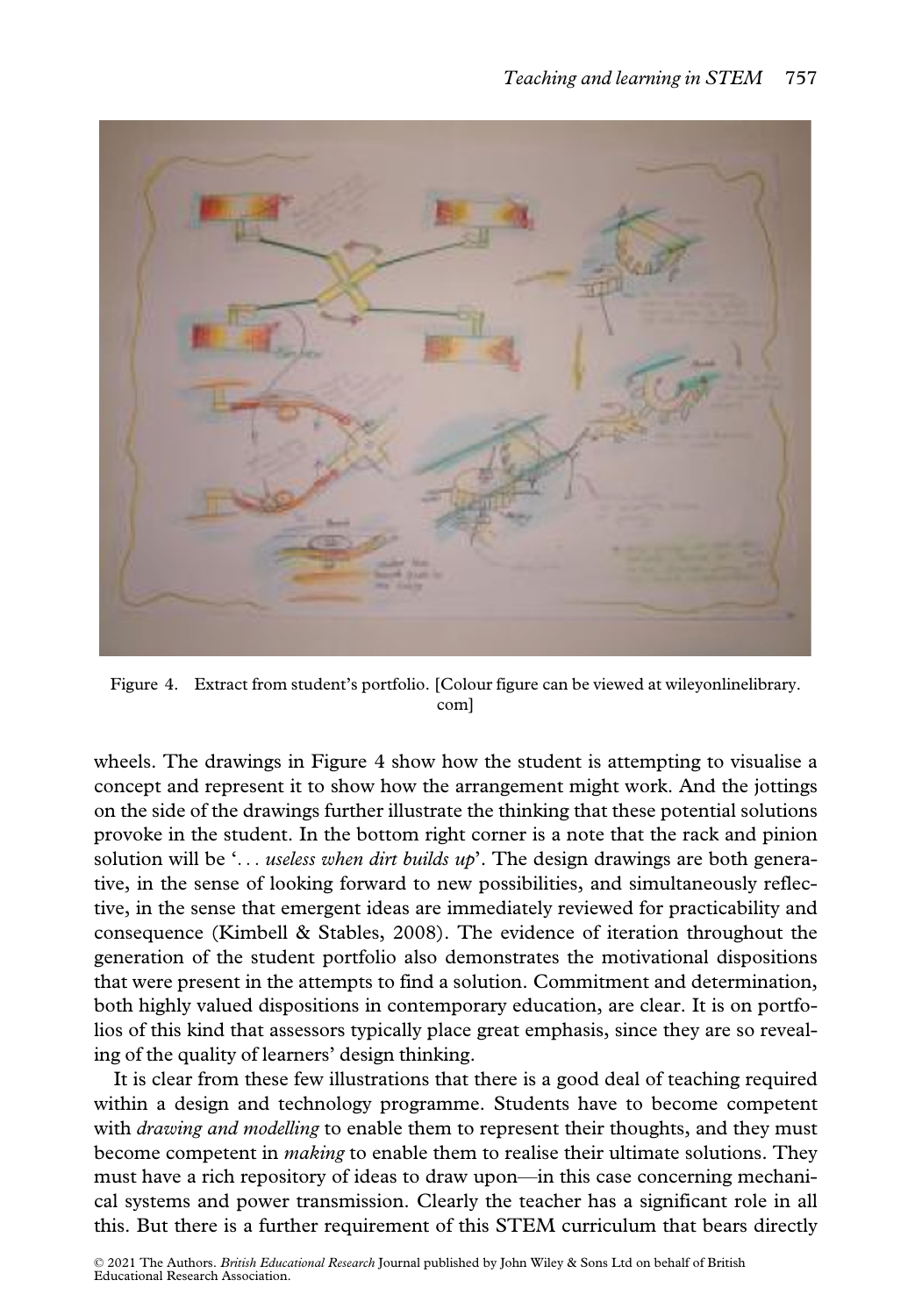

Figure 5. Image of all-terrain skateboard. [Colour figure can be viewed at [wileyonlinelibrary.com](www.wileyonlinelibrary.com)]

on the pedagogy/heutagogy debate, for perhaps the most critical thing for students to develop is the capability and the confidence to become autonomous designers; finding out for themselves the knowledge they need for a particular project as they pursue it and making decisions for themselves as they steer themselves through their project.

When embarking upon a new design, the package of knowledge and skills necessary for the success of the venture will emerge as the design progresses, and so the need to acquire knowledge and skills (and sometimes extend the boundary of knowledge and devise new skills) becomes a clear requirement for the designer. (Council for National Academic Awards/Standing Conference on University Education, 1985)

From the teacher perspective, Hicks identified the profound pedagogic challenge that is entailed in this position:

Teaching facts is one thing: teaching pupils in such a way that they can apply facts is another; but providing learning opportunities which encourage pupils to use information naturally, when handling uncertainty, in a manner which results in capability, is a challenge of a different kind. (Hicks, 1983)

But from the student perspective, the heutagogic challenge is even greater. To learn to identify a do-able design task; to work through a series of imaging and modelling processes to evolve a solution that might work; to source the special knowledge and/ or processes that may be required by the task; to manufacture a prototype with sufficient care and precision that it can be tried out by the designated user; to evaluate its effectiveness in use. And to do all this autonomously.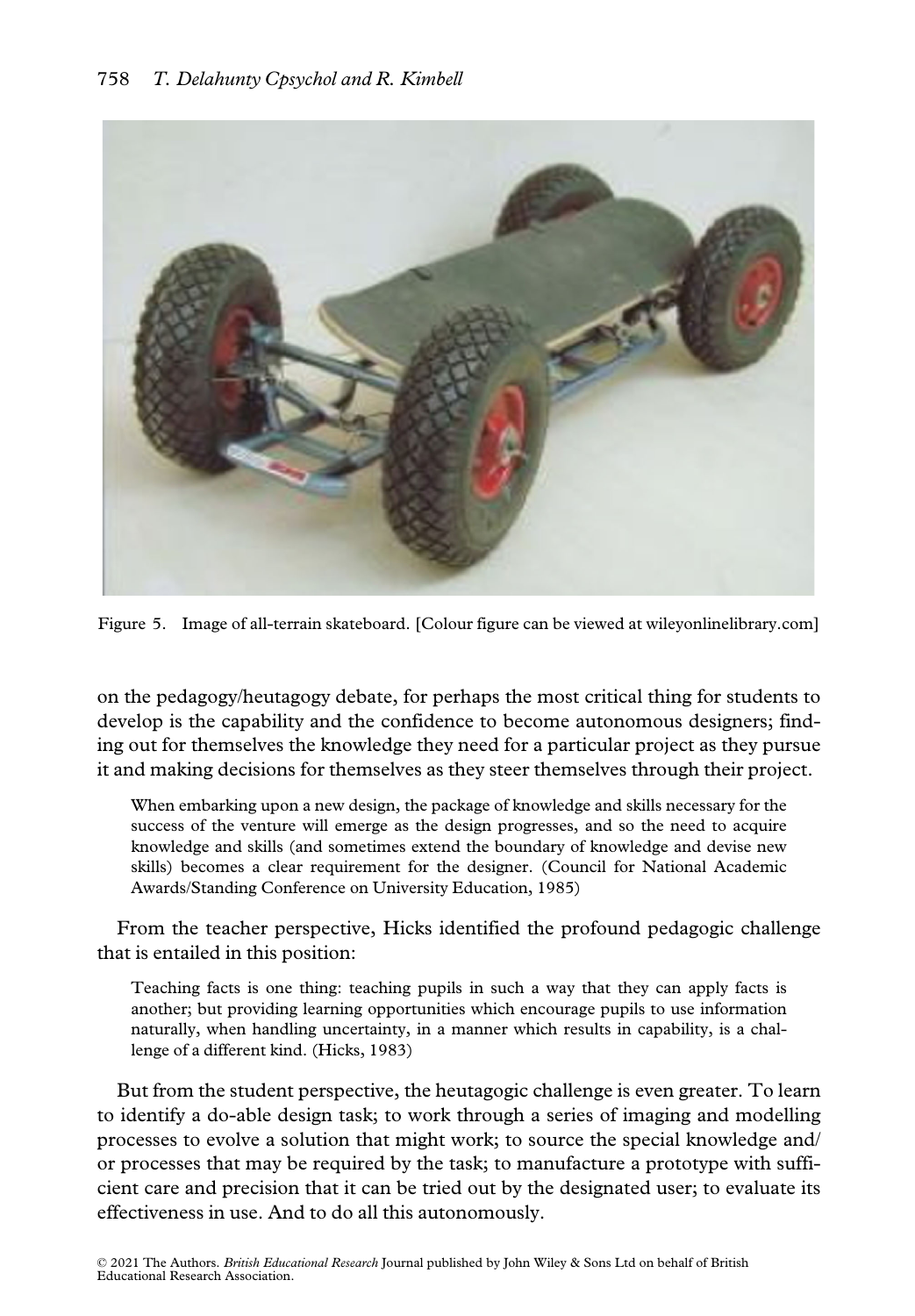The England and Wales National Curriculum specification for design and technology (Department of Education and Science and Welsh Office, 1989) was, as with all subjects, divided into two parts. The *Programmes of Study* ( $PoS$ ) specified what should be taught at various ages from 5 to 16, and the Attainment Targets  $(ATs)$  specified what learners would be expected to know and be able to do, and these were the basis on which assessments would be made of learners' ability. In every subject other than design and technology there was a direct correspondence between the PoS and the ATs, so that (e.g. in science) if the PoS specified the teaching of electromagnetism, then the ATs specified that learners would know about electromagnetism. But in design and technology, whilst the PoS specified, for example, the teaching of mechanical systems, the ATs did not specify that students should know about them. Rather, the four ATs took a very different form.

AT1: Pupils should be able to identify and state clearly needs and opportunities for design and technological activities through investigation of the contexts of home, school, recreation, community, business and industry.

AT2: Pupils should be able to generate a design specification and explore ideas to produce a design proposal and develop it into a realistic, appropriate and achievable design.

AT3: Pupils should be able to make artefacts, systems and environments, preparing and working to a plan and identifying, managing and using appropriate resources, including knowledge and processes.

AT4: Pupils should be able to develop, communicate and act upon an evaluation of the processes, products and effects of their design and technological activities.

(Department of Education and Science and Welsh Office, 1989)

In short, the PoS specified the taught content of a technology programme, but the ATs required learners to be able to identify a design task, draw up a design proposal, make it and evaluate it. Whatever 'it' is. The central power of the position staked out here by design and technology is that the taught content in the programmes of study was not to be seen as an end in itself, but rather a resource for action on the part of the learner. And it is that action—design action—that was to be seen as the point of it all. So, it was learners' ability to autonomously undertake that action that was properly seen to be the focus for assessment. Hence the four attainment targets.

The design and technology curriculum emerged in England over the three decades up to 1990, but at that moment the England and Wales National Curriculum for design and technology enshrined in law both the pedagogic challenge for teachers and the centrality of heutagogy for learners. On the face of it there was a contradiction inherent in the formulation. The teachers' side of the bargain requires that they have responsibility for teaching the content of the technology programme, but at the same time the learners' side of the bargain requires that they take responsibility for themselves. In schools' studios and workshops for design and technology what had emerged over that 30 years of evolution was a body of practice that progressively shifted power and control from teachers to learners. In the early years of a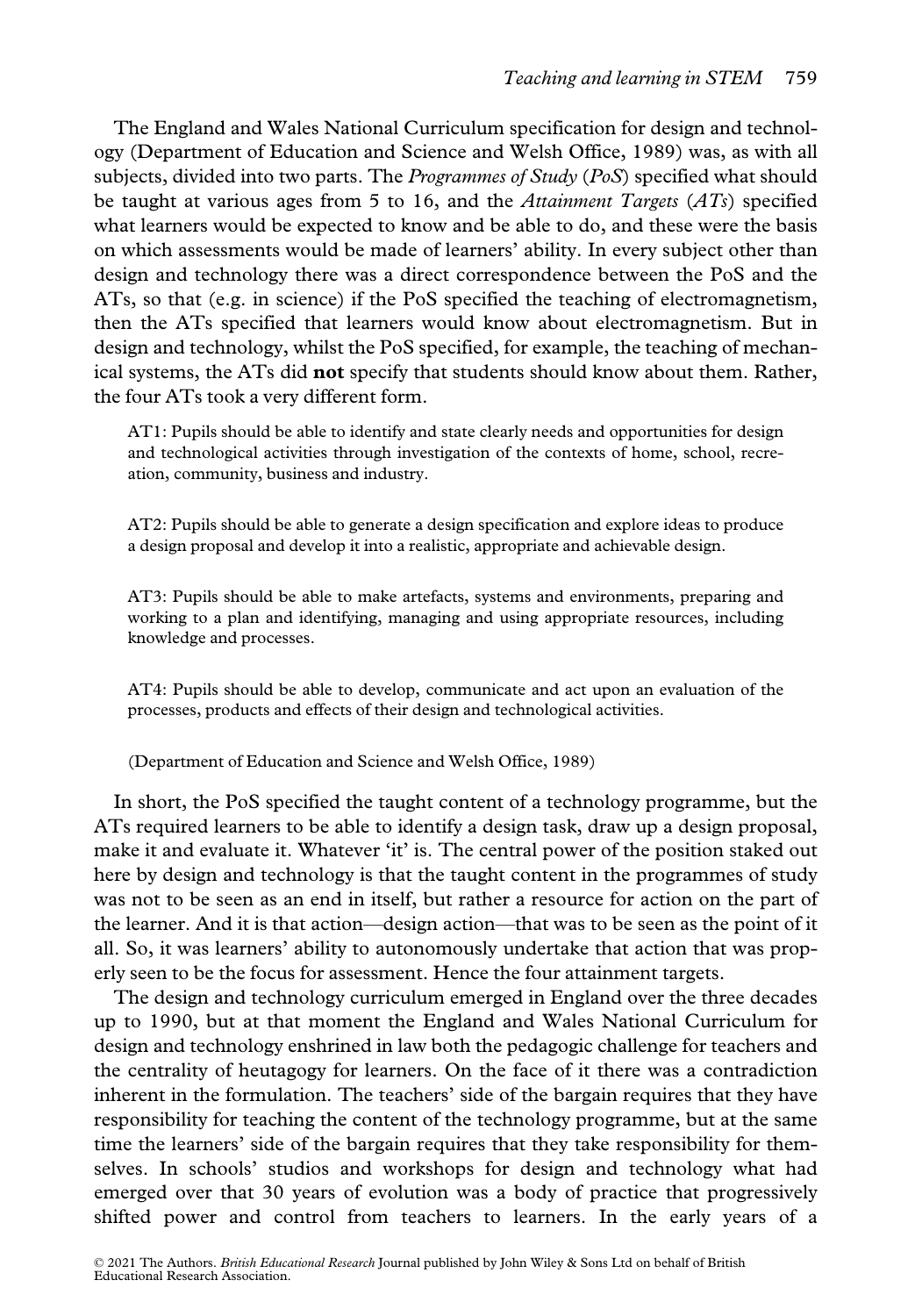programme, teachers would set tasks that demanded limited but significant decisionmaking by learners. And gradually—whilst still taking responsibility for introducing the core content of the technology programme—teachers would progressively expand the scope and depth of tasks in ways that made the learners themselves more and more responsible for themselves.

The transition from a pedagogically rooted tradition of learning towards a heutogogically informed practice is a subtle and complex one. At its inception, the idea of children thinking things out for themselves was almost heretical and was certainly highly contested territory.

I once watched a class of infants brought up on free-activity methods, attempting to make paper hats for a Christmas party. One child finally evolved a very inadequate copy of a crown he had previously seen. The rest merely copied him. The argument is that the child should be free to choose what sort of hat he wanted, and that in finding out for himself how to achieve this end, valuable educational experience would be gained. The latter notion pushed to its logical conclusion would demand the recreation by each generation of the whole of human experience: for if the teacher is not allowed to instruct in the making of hats, why should he be allowed to instruct in anything? (Bantock, 1952, p. 67)

Hope's work with infant school learners (Hope, 2004) illustrates just how far the construct of design and technology had moved this thinking in the subsequent 50 years. As if he were writing specifically for the emerging design and technology, Dewey describes the problem of encouraging learner autonomy without the pitfalls that Bantock identifies:

... to think effectively one must have had, or now have, experiences which will furnish him resources for coping with the difficulty in hand. A difficulty is an indispensable stimulus to thinking, but not all difficulties call out thinking. Sometimes they overwhelm and submerge and discourage. The perplexing situation must be sufficiently like situations which have already been dealt with so that pupils will have some control of the means of handling it. A large part of the art of instruction lies in making the difficulty of new problems large enough to challenge thought, and small enough so that in addition to the confusion naturally attending the novel elements, there shall be luminous familiar spots from which helpful suggestions may spring. (Dewey, 1968, p. 157)

In the cases illustrated above, the teacher had ensured that learners were well prepared in exactly the way that Dewey describes. Through a process that might be described as progressive release, they become increasingly familiar with detailing and tackling their own tasks. They become sufficiently familiar with design practices and sufficiently experienced with material and other technical understanding—to work out for themselves which directions to pursue. Heutagogy and pedagogy are not ideas that are in conflict with each other, but rather they are natural allies. And the balance between them is representative of the progressive shift of responsibility for the conduct of learning from teachers to learners.

# An adaptive emergent framework

According to Gurung (cited in Gros, 2016), pedagogies must become 'non-static' and dynamically evolve with the changing circumstances of society, hence requiring constant reflection. In this vein, the current article presents a reflection of the notion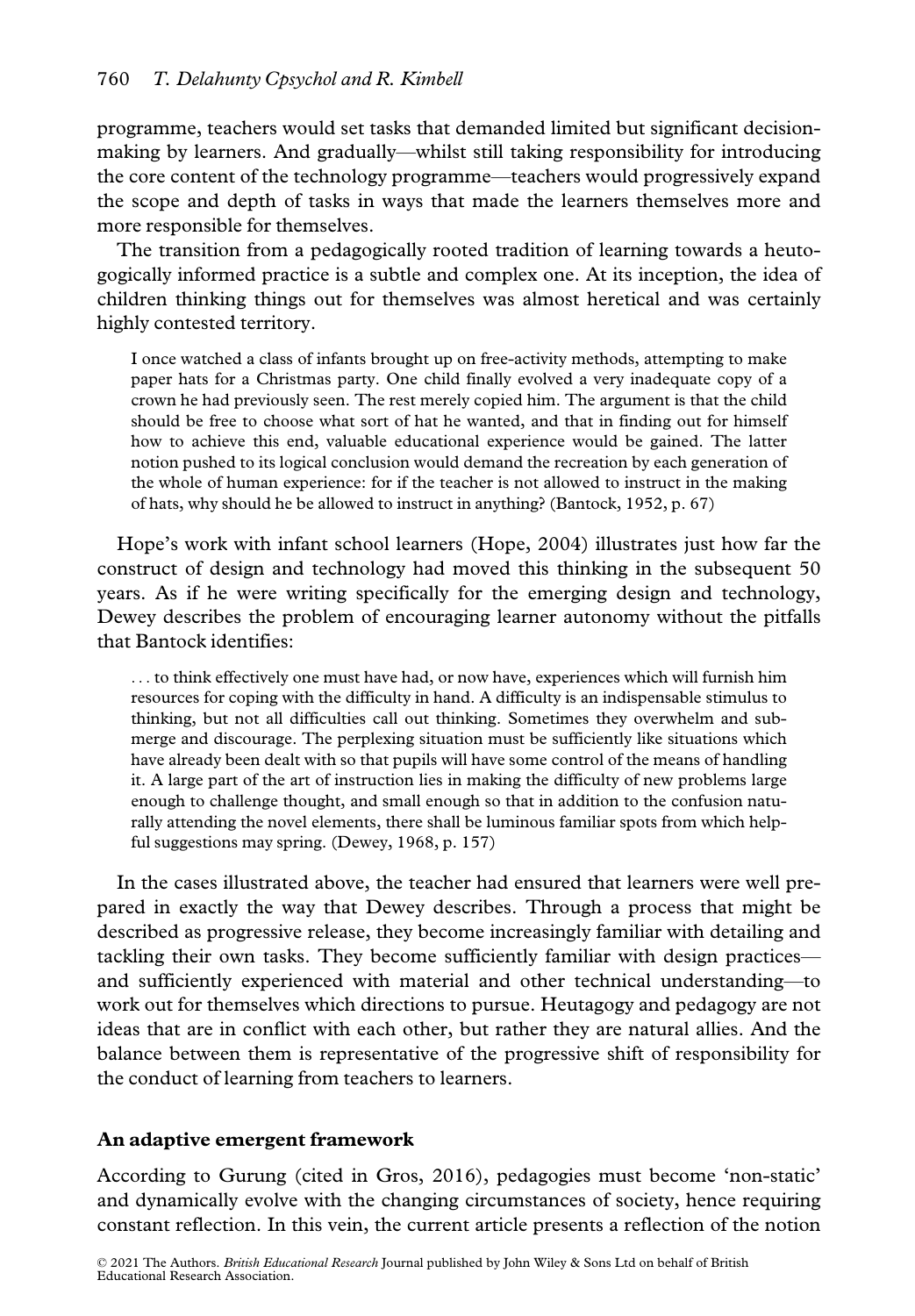of pedagogy with the complex metaphor for learning that is encompassed in the concept of integrated STEM education. The article considers the role of the educator and the learner through a reflection on the dynamics of power as it is conceptualised within pedagogy, andragogy and heutagogy. Of course, it could be argued that neither the teacher nor the learner hold this power under the requirements of national curricula. Teachers often feel pressurised to complete the curriculum requirements in constrictive temporal conditions (e.g. Fitzgerald  $et$  al., 2017) and students feel pressurised to perform in high-stakes assessments (e.g. Swain & Prendergast, 2018). While these are of course valid concerns in the debate on learning in STEM, our focus in this article is concerned with analogies used to describe learning and the associated philosophical and epistemological perspectives on the practice of teaching and learning in the STEM classroom. Of particular importance is the role these analogies play in how learning and the learner and teacher are conceptualised in the process itself, and this is where the core contribution of this article lies.

Rather than critically dismissing the importance of pedagogy, this article advocates the adoption of emerging pedagogies. While some authors—such as Blaschke (2012, 2016)—advocate for a pedagogy–andragogy–heutagogy continuum, emphasising a move from directed to autonomous learning, this may not be a realistic conception for practice in the STEM classroom. Depending on the characteristics of a class that a teacher works with, this continuum may not be applicable and heutagogy in such a case will escape any vernacular reality, leaving the student, at the end of their studies, in a scenario where they must be heutagogy capable regardless of their readiness. In contrast, there are also the requirements of national curriculum that must be navigated by the teacher, where interpretation of the specifications can vary depending on the assessment, knowledge types and materials specified (e.g. Males & Setniker, 2019), demanding a differing stance on the pedagogy–andragogy–heutagogy continuum.

As illustrated in the case study, the teacher in STEM must navigate a space where pedagogy and the development of certain skills and knowledge will be necessary on occasion, and where the application of these competencies in new and novel ways to solve a design problem may be necessary at other times. In such a circumstance, where the student is determining their own approaches and learning (heutagogy), and an impasse is reached requiring a supportive prompt from the teacher (principles of andragogy), the teacher is dynamically selecting the pedagogies necessary in an emergent manner to cultivate students' capabilities. This process cannot be captured in a continuum model, and hence we argue for an adaptive emergent space where the teacher aligns with the emerging pedagogic orientation necessary at a given time. This ultimately means that the teacher's role is in itself complex. Constructivist models of pedagogy often speak of the role of the teacher moving from that of the master of knowledge to facilitator (Fox, 2001; Biggs & Tang, 2007), and heutagogy references the role of the teacher as the lead learner (Hase & Kenyon, 2000; Canning, 2010). This article advocates the necessity for the role of the teacher to dynamically change depending on the emergent properties of the situation in the CAS of STEM education. This dynamic space of emergent pedagogies is illustrated in Figure 6.

In this model we propose an adaptive stance that customises the teaching approach to the unique complexity of the goals of the learning scenario, as was naturally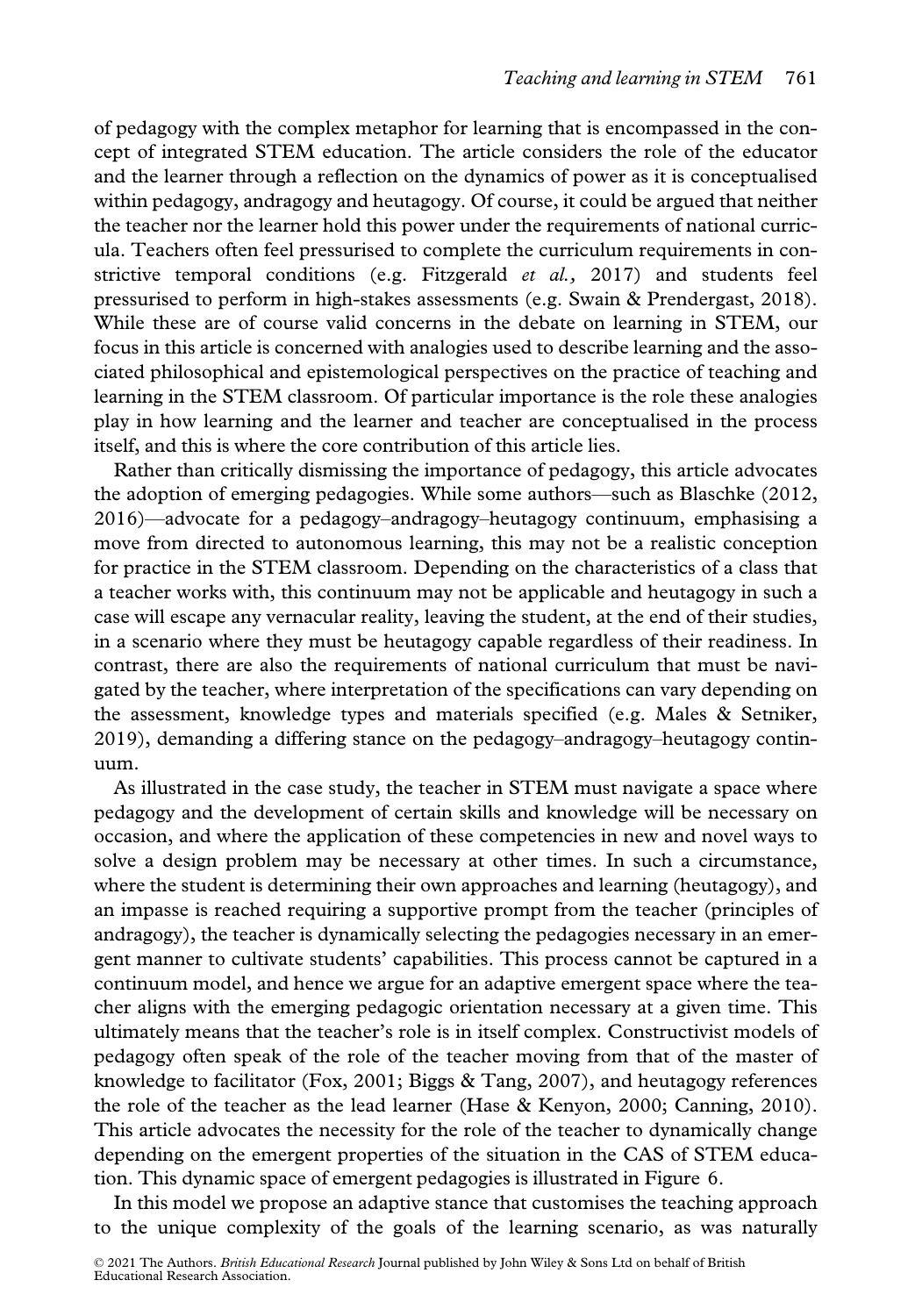



Figure 6. Emergent pedagogical space. [Colour figure can be viewed at [wileyonlinelibrary.com\]](www.wileyonlinelibrary.com)

occurring in the case study. The proposed model of emerging pedagogical space is an attempt to visualise the interaction of different emergent stances for both teaching and research. By suggesting a location in the space, an individual teacher can decide on the most apt teaching approaches required, whether they be fully directed as in the pedagogy apex or fully unguided as in the heutagogy vertex. This model also naturally resonates and fits the learning design framework advocated by Wasson & Kirschner, (2020) by providing a stimulus for reflection on the dynamics of the learning environment. The model allows a learning designer or teacher to conceptualise the balance of power between the educator and the learner, allowing the desired characteristics of the learning environment to be readily visualised. Practitioners within the emerging field of learning design are concerned with making the often tacit procedures undertaken by teachers and trainers visible, thus opening them up to investigation and critique (Mor *et al.*, 2015). The proposed model contributes to this overarching agenda by allowing the tacit dynamics of the learning environment and the teacher–student relationship to become visible. In doing so, it not only provides a catalyst for reflection on these tacit characteristics but also provides a means for methodological alignment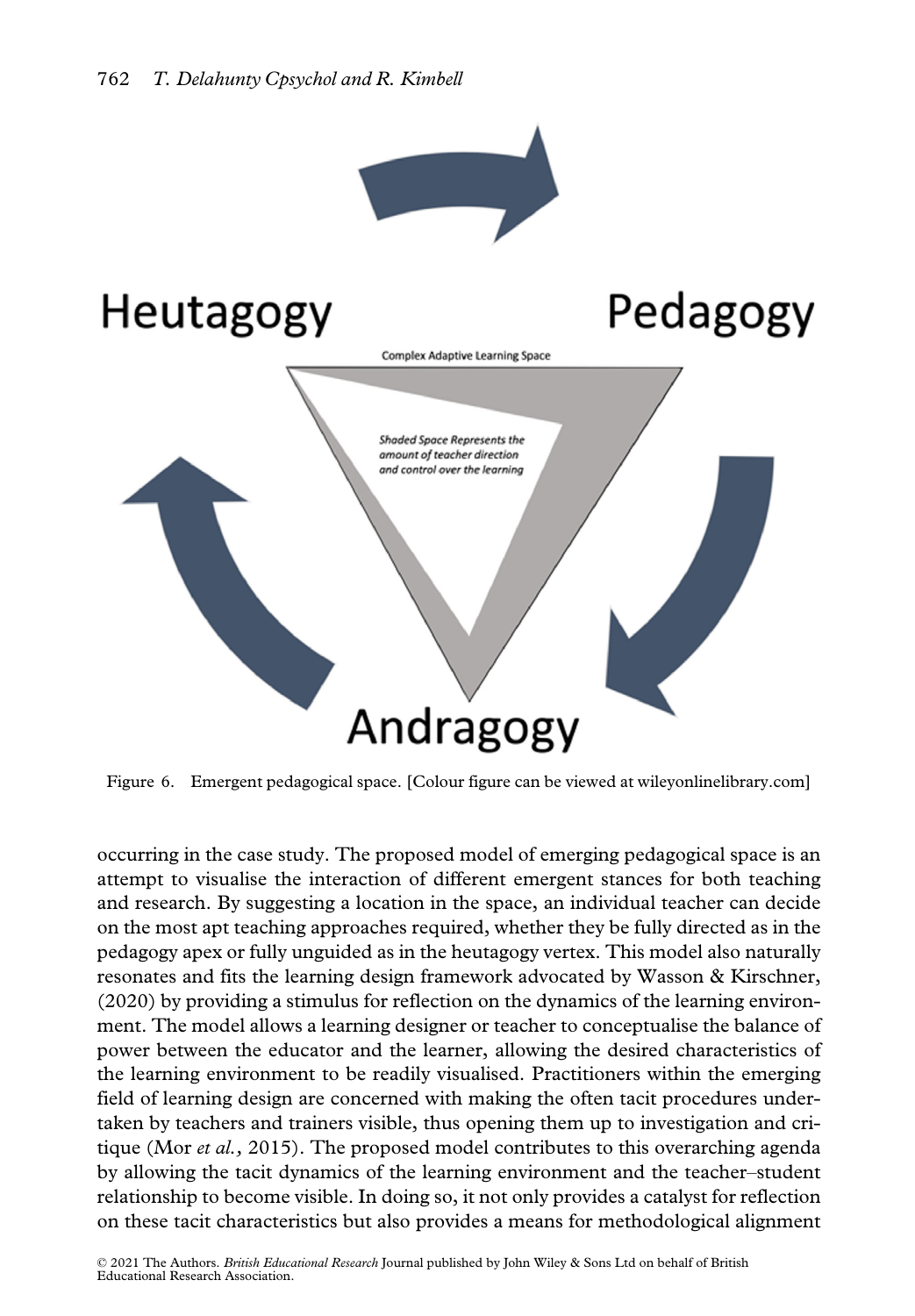of 'tools, ingredients and techniques', as in the Wasson & Kirschner (2020) framework, for the desired educational intervention.

In addition, this may help the researcher to focus on the complexity of their targeted study. Perhaps within the space of the pedagogy apex, the research focus might be a comparative quantitative study to assess the effectiveness of a particular task presentation for optimal learning (e.g. Seery & Delahunty, 2015). Whereas in the heutagogy apex, the focus may be on an ethnographic understanding of equality of educational opportunities in STEM (e.g. Weis *et al.*, 2015). Of critical importance to the research agenda in this space is the study of the networks and social forces that occur and interact within such a CAS. The role of the sociocultural in shaping the processes of teaching and learning is well established in the literature, and this model re-emphasises this by highlighting the dynamically changing role of teacher and learner.

# Conclusion

STEM education has struggled with attempts to effectively integrate the four different subdisciplines, but is an area that offers the opportunity for complex self-determined learning practices to emerge. Much previous work on STEM learning has utilised metaphors for learning such as constructivism (Sharma & Yarlagadda, 2018) or information processing theory (Seery *et al.*, 2018). Notwithstanding, the link to formulating practice has been problematic. Raven (2020) discusses these disparities in educational design and provision and warns about the potential dangers of reductionist thinking that has plagued education and often militates against successful integration of differing accounts of learning and practice. This is potentially due to the predominant focus on one particular conception of learning in isolation. By adopting the CAS perspective and forgoing any reductionism of the learning process in STEM, the present article presents a way of conceptualising this learning, without any presumptions as to the appropriate means of conceptualisation. However, rather than leaving the analogy as a failing tautological endeavour, the article has introduced the model of an emergent pedagogical space as both a vernacular and academic lens (McNamara, 1991; Watkins & Mortimore, 1999) to view learning in STEM education.

This article, in analysing the appropriateness of a CAS analogy for learning in STEM contexts, and in subsequently unpacking the need for an emerging pedagogic conception of practice, presents a theoretical frame for investigating the holistic landscape of teaching and learning in STEM. The emerging pedagogical space is intended as a working model in which to conceive of potential teaching practices and potential research investigations. The theoretical model contributes to the scholarship of STEM education by providing a catalyst for practitioners' reflection, particularly relating to the power dynamics, goals and teaching stances of the STEM learning environment. Additionally, the model contributes to research in STEM education by making visible these dynamics and characteristics, thus allowing methodological alignment with the research interest in the context of applied pedagogical research.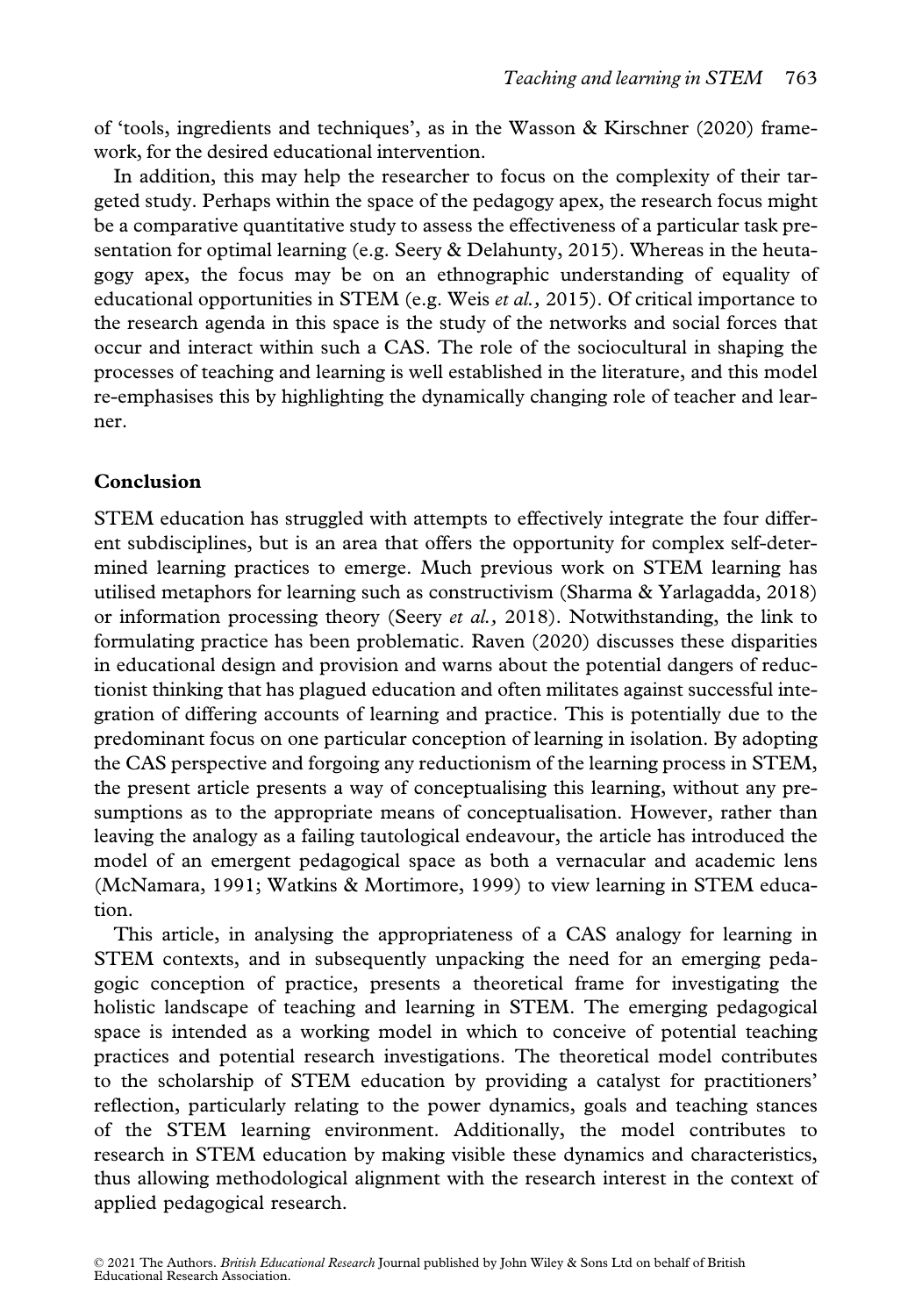# Ethical guidelines

No ethical approval was required for the present study as data collection was not conducted.

# Conflict of interest

The authors declare no conflict of interest.

# Data availability statement

Data sharing is not applicable to this article as no new data were created or analysed in this study.

# References

- Agonács, N. & Matos, J.F. (2019) Heutagogy and self-determined learning: A review of the published literature on the application and implementation of the theory, Open Learning: The Journal of Open, Distance and e-Learning, 34(3), 223–240.
- Ahearn, L.M. (2001) Language and agency, *Annual Review of Anthropology*, 30(1), 109–137.
- Alkire, S. (2002) Dimensions of human development, World Development, 30(2), 181–205.
- Anderson, E.W., Potter, K.C., Matzen, L.E., Shepherd, J.F., Preston, G.A. & Silva, C.T. (2011) A user study of visualization effectiveness using EEG and cognitive load, Computer Graphics Forum, 30(3), 791–800.
- Anderson, L.W., Krathwohl, D.R., Airasian, P.W., Cruikshank, K.A., Mayer, R.E., Pintrich, P.R. et al (2001) A taxonomy for learning, teaching and assessing: A revision of Bloom's taxonomy of educational objectives (London, Pearson Longman).
- Anwaruddin, S.M. (2015) Pedagogy of ignorance, Educational Philosophy and Theory, 47(7), 734– 746.
- Archer, B. (1980) The mind's eye: Not so much seeing as thinking, *Designer*, 8(9), 8–9.
- Argyris, C. (2002) Double-loop learning, teaching, and research, Academy of Management Learning & Education, 1(2), 206–218.

Ashton, J. & Newman, L. (2006) An unfinished symphony:  $21<sup>st</sup>$  century teacher education using knowledge creating heutagogies, British Journal of Educational Technology, 37(6), 825.

- Baddeley, A. & Hitch, G.J. (1974) Working memory, in: G.H. Bower (Ed.) The psychology of learning and motivation (New York, Academic Press).
- Banks, F. & Barlex, D. (2014) Teaching STEM in the secondary school (London, Routledge).

Bantock, G.H. (1952) Freedom and authority in education (London, Faber & Faber).

- Barak, M. (2011) Fostering learning in the engineering and technology class: From content-oriented instruction toward a focus on cognition, metacognition and motivation, in: M. Barak & M. Hacker (Eds) Fostering human development through engineering and technology education (Rotterdam, Sense Publishers), 35–55.
- Barak, M. & Hacker, M. (Eds) (2011) Fostering human development through engineering and technology education (Rotterdam, Sense Publishers).
- Barton, A.C. & Tan, E. (2010) We be burnin'! Agency, identity, and science learning, *Journal of the* Learning Sciences, 19(2), 187–229.
- Biggs, J. & Tang, C. (2007) Teaching for quality learning at university (3rd edn) (New York, McGraw-Hill).
- Binder, T., Sandmann, A., Sures, B., Friege, G., Theyssen, H. & Schmiemann, P. (2019) Assessing prior knowledge types as predictors of academic achievement in the introductory phase of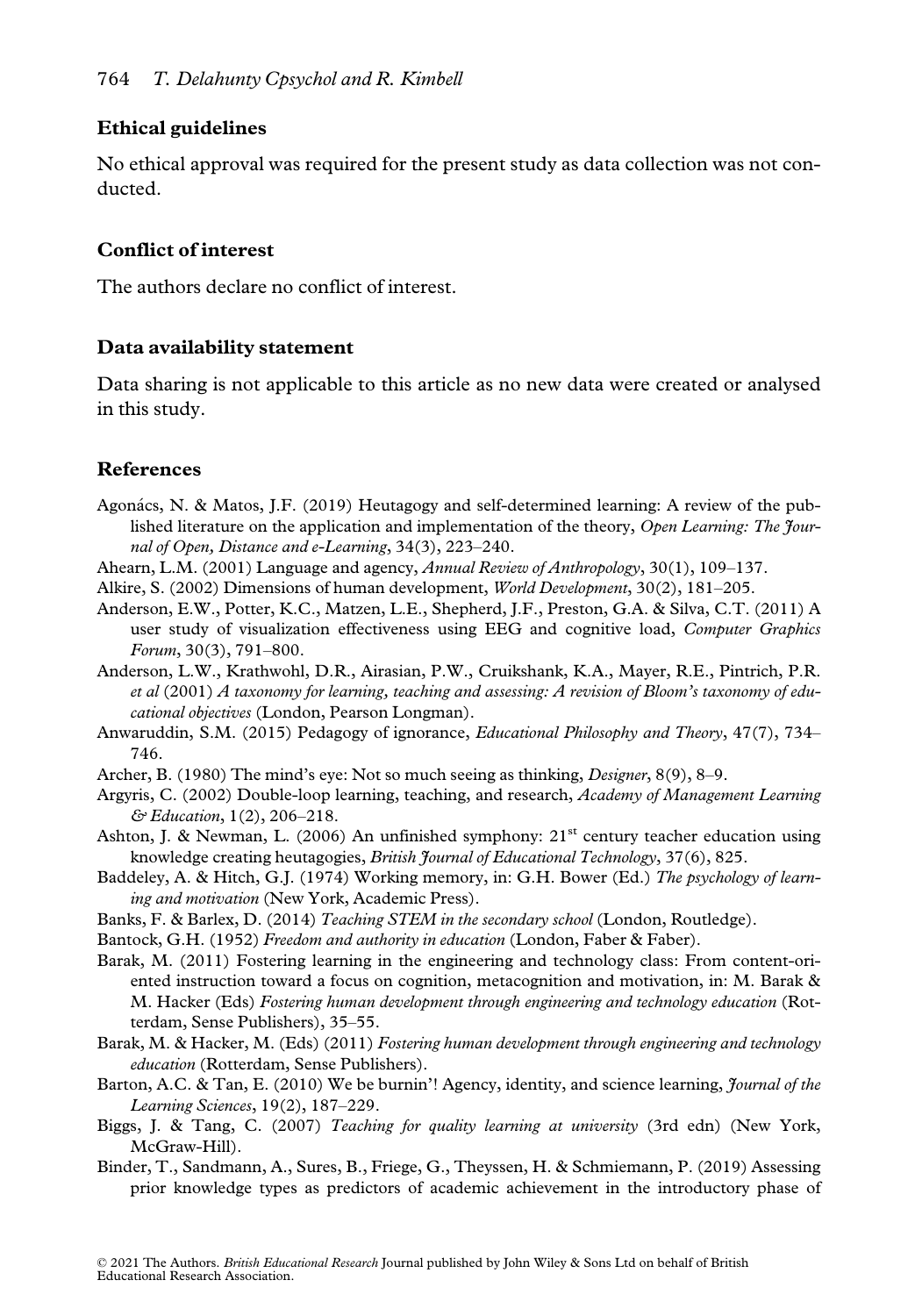biology and physics study programmes using logistic regression, International Journal of STEM Education, 6(1), 1–14.

- Blaschke, L.M. (2012) Heutagogy and lifelong learning: A review of heutagogical practice and selfdetermined learning, *International Review of Research in Open and Distributed Learning*, 13(1), 56–71.
- Blaschke, L.M. (2016) Self-determined learning: Designing for heutagogic learning environments, in: J.M. Spector, B.B. Lockee & M.D. Childress (Eds) Learning, design, and technology (Berlin, Springer), 1–22.
- Blaschke, L.M. & Hase, S. (2016) Heutagogy: A holistic framework for creating twenty-first-century self-determined learners, in: B. Gros, Kinshuk & M. Maina (Eds) The future of ubiquitous learning (Berlin, Springer), 25–40.
- Bonawitz, E., Shafto, P., Gweon, H., Goodman, N.D., Spelke, E. & Schulz, L. (2011) The doubleedged sword of pedagogy: Instruction limits spontaneous exploration and discovery, Cognition, 120, 322–330.
- Bormanaki, H.B. & Khoshhal, Y. (2017) The role of equilibration in Piaget's theory of cognitive development and its implication for receptive skills: A theoretical study, *Journal of Language* Teaching and Research, 8(5), 996–1005.
- Bowden, E.M., Jung-Beeman, M., Fleck, J. & Kounios, J. (2005) New approaches to demystifying insight, Trends in Cognitive Sciences, 9(7), 322–328.
- Breiner, J.M., Harkness, S.S., Johnson, C.C. & Koehler, C.M. (2012) What is STEM? A discussion about conceptions of STEM in education and partnerships, School Science and Mathematics, 112(1), 3–11.
- Burns, T., Roberts, K., Barnet, A., Oliveira, E.D. and Sonnemann, J. (2019) Trends shaping education (Paris, OECD).
- Canning, N. (2010) Playing with heutagogy: Exploring strategies to empower mature learners in higher education, *Journal of Further and Higher Education*, 34(1), 59–71.
- Carless, D. (2019) Feedback loops and the longer-term: Towards feedback spirals, Assessment & Evaluation in Higher Education, 44(5), 705–714.
- Charteris, J. (2016) Envisaging agency as discourse hybridity: A Butlerian analysis of secondary classroom discourses, Discourse: Studies in the Cultural Politics of Education, 37(2), 189–203.
- Claxton, G. (2008) What's the point of school? Rediscovering the heart of education (London, Oneworld Publications).
- Council for National Academic Awards/Standing Conference on University Education (1985) A level design and technology: The identification of a core syllabus. A report by P. M. Threlfall on behalf of CNAA.
- Dakers, J.R. (2011) Activity theory as a pedagogical framework for the delivery of technology education, in: M. Barak  $\&$  M. Hacker (Eds) Fostering human development through engineering and technology education (Rotterdam, Sense Publishers), 19–34.
- Davis, B. (2018) On the many metaphors of learning and their associated educational frames, *Jour*nal of Curriculum Studies, 50(2), 182–203.
- Davis, R.A. (2014) Giambattista Vico and the wisdom of teaching, Asia Pacific Education Review, 15, 45–53.
- De Fur, S.H. & Korinek, L. (2008) The evolution toward lifelong learning as a critical transition outcome for the 21st century, Exceptionality, 16(4), 178–191.
- Deci, E.L. & Ryan, R.M. (2008) Self-determination theory: A macrotheory of human motivation, development, and health, Canadian Psychology/Psychologie canadienne, 49(3), 182–185.
- Deci, E.L., Vallerand, R.J., Pelletier, L.G. & Ryan, R.M. (1991) Motivation and education: The self-determination perspective, Educational Psychologist, 26(3–4), 325–346.
- Delahunty, T. (2019) Enhancing the teaching of problem-solving in technology education, in: P. Williams & D. Barlex (Eds) Explorations in technology education research: Contemporary issues in technology education (Berlin, Springer).
- Delahunty, T., Seery, N., Lynch, R. & Lane, D. (2014) Considering cognitive load as a key element in instructional design for developing graphical capability, paper presented at the 121st ASEE Annual Conference and Exposition, Indiana, IN.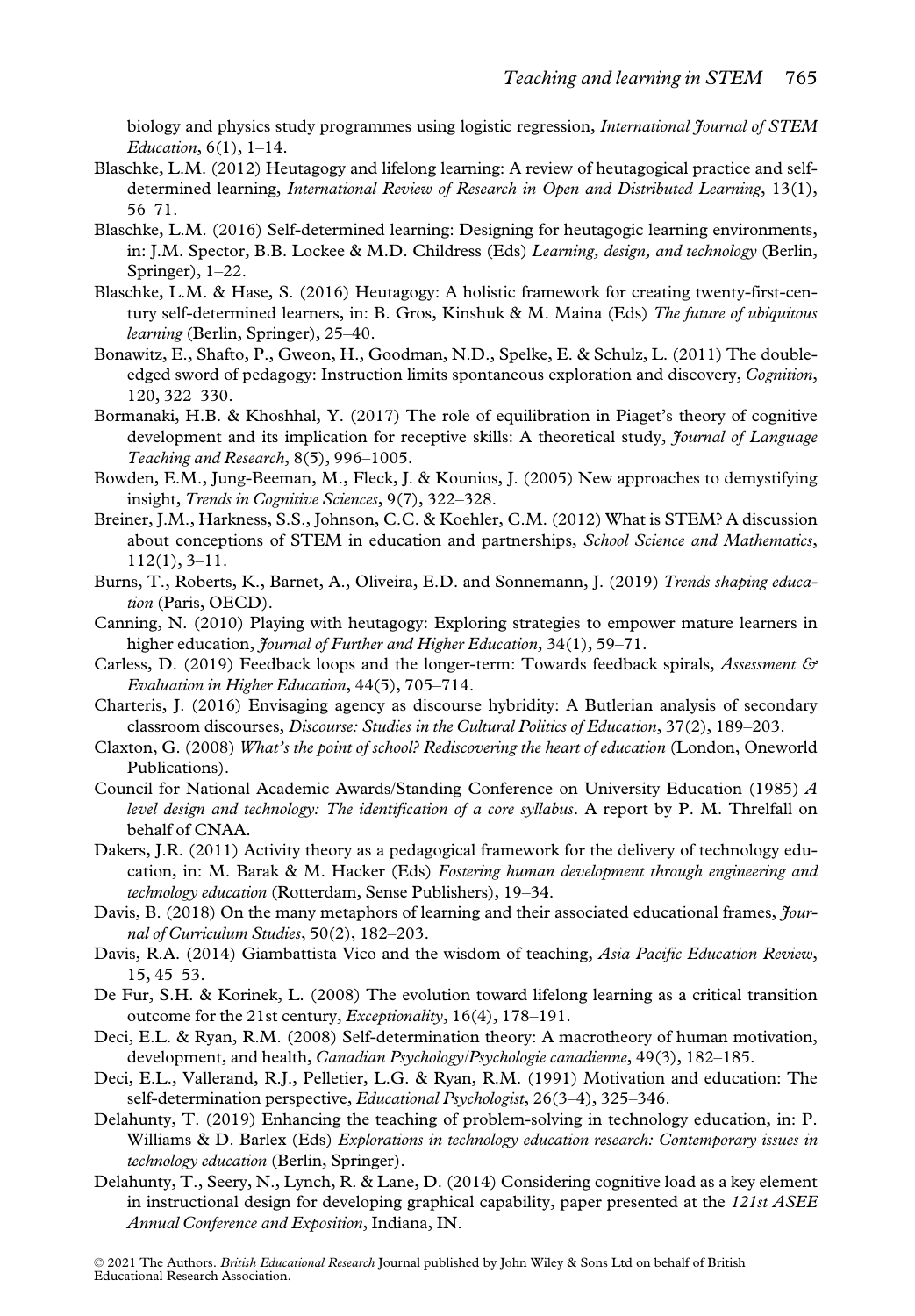- Department of Education and Science and Welsh Office (1989) Design & technology for ages 5-16 (London, HMSO).
- DeVries, M.J. (2016) Teaching about technology: An introduction to the philosophy of technology for nonphilosophers (2nd edn) (Berlin, Springer).
- Dewey, J. (1968) Democracy and education. (1916; reprint ed., New York, Free Press).
- Dobson, S. (2012) The pedagogue as translator in the classroom, *Journal of Philosophy of Education*, 46(2), 271–286.
- Donaldson, J.P. & Allen-Handy, A. (2019) The nature and power of conceptualizations of learning, Educational Psychology Review, 32(2), 545–570.
- Fitzgerald, M., Danaia, L. & McKinnon, D.H. (2017) Barriers inhibiting inquiry-based science teaching and potential solutions: Perceptions of positively inclined early adopters, Research in Science Education (Australasian Science Education Research Association), 49(2), 543–566.
- Foucault, M. (1990) The will to knowledge (vol. 1) (Harmondsworth, Penguin).
- Fox, J.T. (1972) Giambattista Vico's theory of pedagogy, *British Journal of Educational Studies*, 20  $(1), 27-37.$
- Fox, R. (2001) Constructivism examined, Oxford Review of Education, 27(1), 23–35.
- Freire, P. (1996) Pedagogy of the oppressed (new revised edn). (Harmondsworth, Penguin).
- Gaver, B. & Bowers, J. (2012) Annotated portfolios, Interactions, 19(4), 40–49.
- George-Walker, L.D. & Keeffe, M. (2010) Self-determined blended learning: A case study of blended learning design, *Higher Education Research & Development*, 29(1), 1–13.
- Gros, B. (2015) The fall of the walls of knowledge in the digital society and the emerging pedagogies, Education in the Knowledge Society, 16(1), 58–68.
- Gros, B. (2016) The dialogue between emerging pedagogies and emerging technologies, in: B. Gros, Kinshuk & M. Maina (Eds) The future of ubiquitous learning (Berlin, Springer), 3–24.
- Gros, B., Kinshuk & Maina, M. (2016) The future of ubiquitous learning: Learning designs for emerging pedagogies (Berlin, Springer).
- Guttormsen, S. & Zimmerman, P.G. (2007) Investigating means to reduce cognitive load from animations: Applying differentiated measures of knowledge representation, *Journal of Research on* Technology in Education, 40(1), 64–78.
- Gweon, H., Pelton, H., Konopka, J.A. & Schulz, L.E. (2014) Sins of omission: Children selectively explore when teachers are under-informative, *Cognition*, 132(3), 335–341.
- Hager, P. & Hodkinson, P. (2009) Moving beyond the metaphor of transfer of learning, British Educational Research Journal, 35(4), 619–638.
- Hagger, M.S. & Chatzisarantis, N.L.D. (2011) Causality orientations moderate the undermining effect of rewards on intrinsic motivation, *Journal of Experimental Social Psychology*, 47, 485– 489.
- Hase, S. & Kenyon, C. (2000) *From andragogy to heutagogy*. Available online at: [http://ultibase.](http://ultibase.rmit.edu.au) [rmit.edu.au](http://ultibase.rmit.edu.au) (accessed 15 February 2018).
- Hicks, G. (1983) Another step forward for design & technology. APU Newsletter No. 4 (London, DES).
- Holland, D.C., Lachicotte, W. Jr, Skinner, D. & Cain, C. (2001) Identity and agency in cultural worlds (Cambridge, MA, Harvard University Press).
- Holland, J.H. (2006) Studying complex adaptive systems, *Journal of Systems Science & Complexity*, 19, 1–8.
- Hope, G. (2004) Drawing as a tool for thought. The development of the ability to use drawing as a design tool amongst children aged 6–8 years (A PhD thesis, Goldsmiths University of London.
- Jacobson, M.J., Kapur, M. & Reimann, P. (2016) Conceptualizing debates in learning and educational research: Toward a complex systems conceptual framework of learning, *Educational Psy*chologist, 51(2), 210–218.
- Jacobson, M.J., Levin, J.A. & Kapur, M. (2019) Education as a complex system: Conceptual and methodological implications, Educational Researcher, 48, 112–119.
- Jacobson, M.J. & Wilensky, U. (2006) Complex systems in education: Scientific and educational importance and implications for the learning sciences, The Journal of the Learning Sciences, 15 (1), 11–34.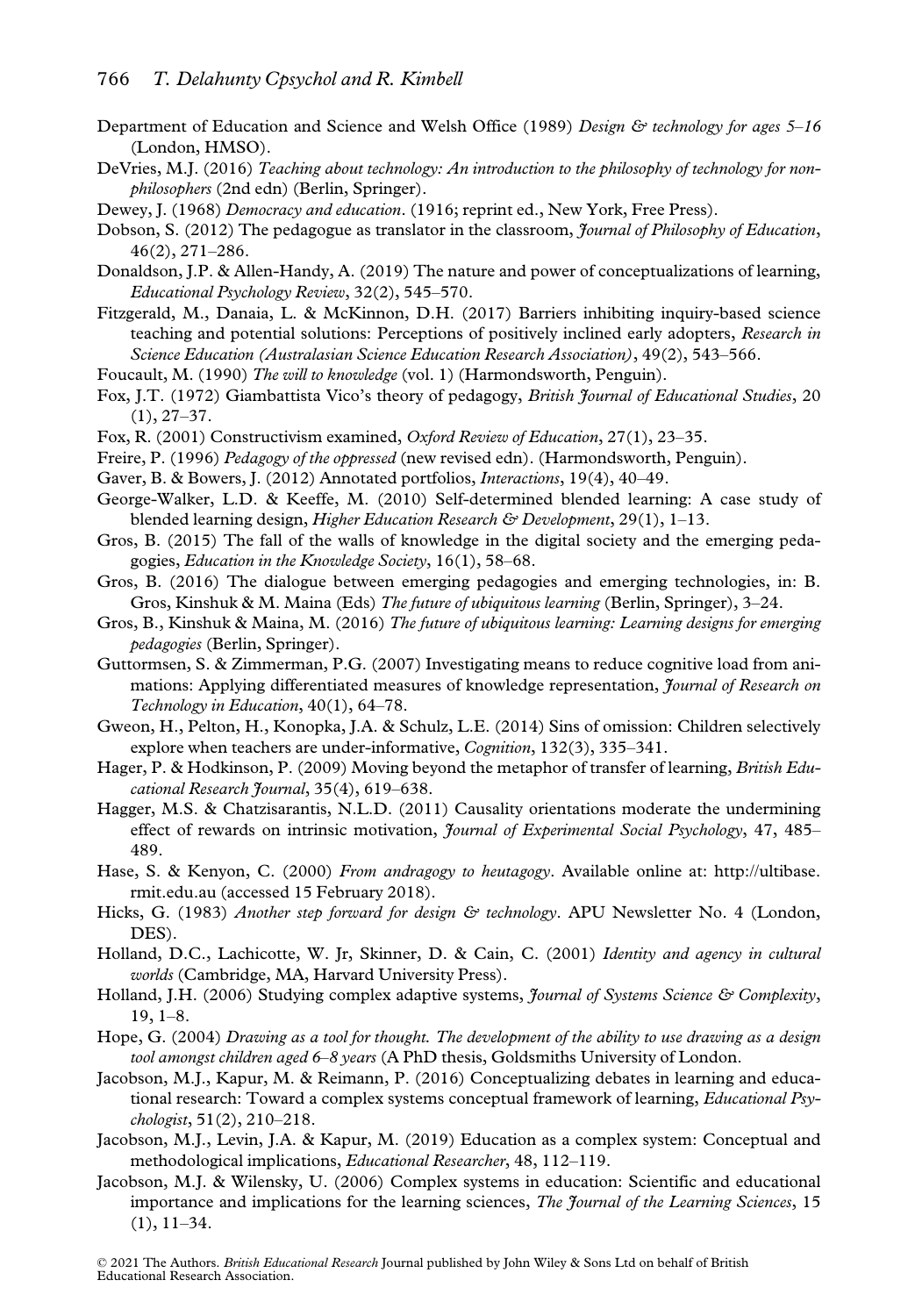- Kalyuga, S. & Singh, A.-M. (2016) Rethinking the boundaries of cognitive load theory in complex learning, Educational Psychological Review, 28, 831–852.
- Kelley, T.R. & Knowles, J.G. (2016) A conceptual framework for integrated STEM education, International Journal of STEM Education, 3(1), 1-11.
- Kimbell, R., Green, R. & Stables, K. (1996) Understanding practice in design and technology (Milton Keynes, Open University Press).
- Kimbell, R. & Perry, D. (2001) Design & technology in a knowledge economy (London, Engineering Council).
- Kimbell, R. & Stables, K. (2008) Researching design learning: Issues and findings from two decades of research and development (Dordrecht, Springer Science and Business Media B.V.).
- Kloos, H., Baker, H. & Waltzer, T. (2019) A mind with a mind of its own: How complexity theory can inform early science pedagogy, Educational Psychology Review, 31, 735–752.
- Knowles, M.S. (1972) Innovations in teaching styles and approaches based upon adult learning, Journal of Education for Social Work, 8(2), 32–39.
- Knowles, M.S., Holton, E.F. & Swanson, R.A. (2005) The adult learner: The definitive classic in adult education and human resource development (6th edn) (Burlington, MA, Elsevier).
- Lakomski, G. (1984) On agency and structure: Pierre Bourdieu and Jean-Claude Passeron's theory of symbolic violence, Curriculum Inquiry, 14(2), 151.
- Lambert, C. (2012) Redistributing the sensory: The critical pedagogy of Jacques Rancière, Critical Studies in Education, 53(2), 211–227.
- Lave, J. (1988) Cognition in practice: Mind, mathematics and culture in everyday life (Cambridge, Cambridge University Press).
- Levin, T. & Wadmany, R. (2005) Changes in educational beliefs and classroom practices of teachers and students in rich technology-based classrooms, Technology, Pedagogy and Education, 14 (3), 281–308.
- Levitt, R. (2008) Freedom and empowerment: A transformative pedagogy of educational reform, Educational Studies, 44, 47–61.
- Loeng, S. (2018) Various ways of understanding the concept of andragogy, Cogent Education, 5(1),  $1 - 15$ .
- Luckin, R. (2010) Re-designing learning contexts: Technology-rich, learner-centred ecologies (London, Routledge).
- Luckin, R., Clark, W., Garnett, F., Whitworth, A., Akass, J. & Cook, J. et al (2011) Learner-generated contexts: A framework to support the effective use of technology for learning, in: M.J.W. Lee & C. McLoughlin (Eds) Web 2.0-based e-learning: Applying social informatics for tertiary teaching (Hershey, PA, IGI Global), 70–84.
- Males, L.M. & Setniker, A. (2019) Planning with curriculum materials: Interactions between prospective secondary mathematics teachers' attention, interpretations and responses, International Journal of Educational Research, 93, 153–167.
- Mayer, R.E. (1996) Learners as information processors: Legacies and limitations of educational psychology's second metaphor, Educational Psychologist, 31(3–4), 151–161.
- McAuliffe, M., Hargreaves, D., Winter, A. & Chadwick, G. (2009) Does pedagogy still rule?, Australasian Journal of Engineering Education, 15(1), 13–18.
- McCormick, R. & Davidson, M. (2009) Problem solving and the tyranny of product outcomes, Journal of Design & Technology Education, 1(3). [https://ojs.lboro.ac.uk/JDTE/article/view/269.](https://ojs.lboro.ac.uk/JDTE/article/view/269)
- McGarr, O. & Lynch, R. (2017) Monopolising the STEM agenda in second-level schools: Exploring the power relations and subject subcultures, International Journal of Technology and Design Education, 27, 51–62.
- McNamara, D. (1991) Vernacular pedagogy, British Journal of Educational Studies, 39(3), 297-310.
- Mennin, S. (2007) Small-group problem-based learning as a complex adaptive system, *Teaching* and Teacher Education, 23, 303–313.
- Mioduser, D. (2009) Learning technological problem solving a cognitive/epistemological perspective, in: A. Jones & M. DeVries (Eds) International handbook of research and development in technology education (Rotterdam, Sense Publishers), 391–406.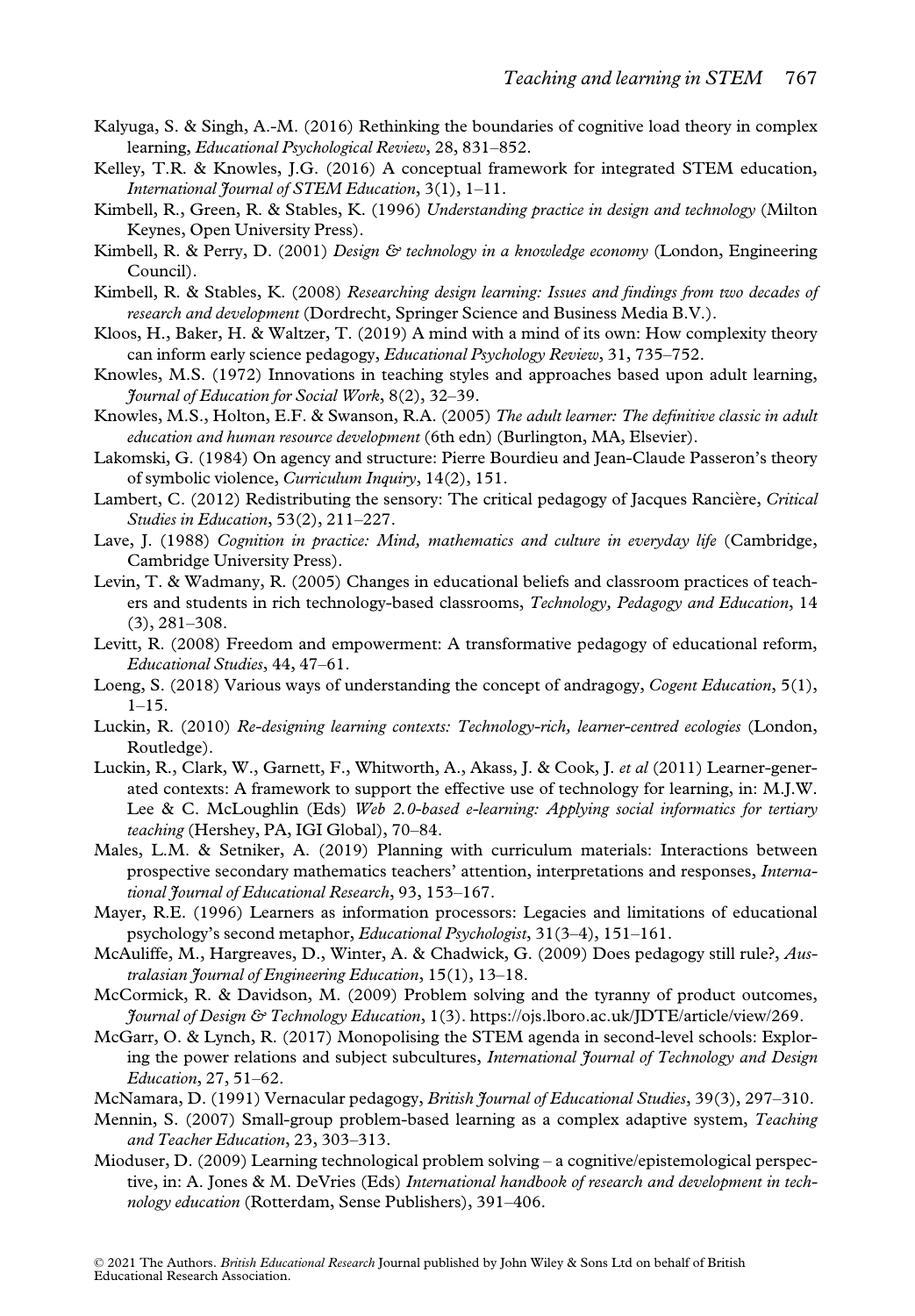- Mor, Y., Ferguson, R. & Wasson, B. (2015) Editorial: Learning design, teacher inquiry into student learning and learning analytics: A call for action, *British Journal of Educational Technology*, 46 (2), 221–229.
- Morrison, K. (2008) Educational philosophy and the challenge of complexity theory, *Educational* Philosophy and Theory, 40(1), 19–34.
- Nash, R. (1990) Bourdieu on education and social and cultural reproduction, *British Journal of Soci*ology of Education, 11(4), 431–447.
- OECD (2019) TALIS 2018 results (vol. 1) (Paris, OECD).
- Orlando, J. (2009) Understanding changes in teachers' ICT practices: A longitudinal perspective, Technology, Pedagogy and Education, 18(1), 33–44.
- Ovens, A., Hopper, T. & Butler, J. (2013) Complexity thinking in physical education: Reframing curriculum, pedagogy and research (London, Taylor & Francis).
- Penfold, J. (1988) Craft design and technology: Past, present and future (Stoke-on-Trent, Trentham Books).
- Peters, O. (2002) Distance education in transition: New trends and challenges (Oldenburg, BIS Verlag).
- Raven, J. (2020) Diving in where angels fear to tread: Pre-requisites to evidence-based interventions, The Psychology of Education Review, 44(1), 4-17.
- Reigeluth, C.M. (2019) Chaos theory and the sciences of complexity: Foundations for transforming educational systems, in: M.J. Spector, B.B. Lockee & M.D. Childress (Eds) Learning, design, and technology: An international compendium of theory, research, practice, and policy (Cham, Springer International), 1–12.
- Reynolds, R.E., Sinatra, G.M. & Jetton, T.L. (1996) Views of knowledge acquisition and representation: A continuum from experience centred to mind centred, *Educational Psychologist*, 31(2), 93–104.
- Romero, M. (2015) Work, games and lifelong learning in the 21st century, *Procedia Social and* Behavioral Sciences, 174, 115–121.
- Roth, G., Assor, A., Kanat-Maymon, Y. & Kaplan, H. (2007) Autonomous motivation for teaching: How self-determined teaching may lead to self-determined learning, *Journal of Educational* Psychology, 99(4), 761–774.
- Ryan, R.M. (1982) Control and information in the intrapersonal sphere: An extension of cognitive evaluation theory, *Journal of Personality and Social Psychology*, 43(3), 450–461.
- Sánchez de Miguel, M., Lizaso, I., Hermosilla, D., Alcover, C.M., Goudas, M. & Arranz-Freijó, E. (2017) Preliminary validation of the perceived locus of causality scale for academic motivation in the context of university studies (PLOC-U), British Journal of Educational Psychology, 87(4), 558–572.
- Seery, N., Buckley, J. & Delahunty, T. & Canty, D. (2019) Integrating learners into the assessment process using adaptive comparative judgement with an ipsative approach to identifying competence based gains relative to student ability levels. International Journal of Technology and Design Education, 29, 701–715.<https://doi.org/10.1007/s10798-018-9468-x>
- Seery, N., Canty, D. & Phelan, P. (2012) The validity and value of peer assessment using adaptive comparative judgement in design driven practical education, International Journal of Technology and Design Education, 22(2), 205–226.
- Seery, N. & Delahunty, T. (2015) Cognitive load as a key element of instructional design and its implications for initial technology teacher education, paper presented at Plurality and Complementarity of Approaches in Design and Technology Education: PATT29 Marseille.
- Seery, N., Gumaelius, L. & Pears, A. (2018) Multidisciplinary teaching: The emergence of an holistic STEM teacher, paper presented at FIE 2018, San Jose, CA.
- Segall, A. (2004) Revisiting pedagogical content knowledge: The pedagogy of content/the content of pedagogy, Teaching and Teacher Education, 20(5), 489–504.
- Sfard, A. (1998) On two metaphors for learning and the dangers of choosing just one, *Educational* Researcher, 27(2), 4–13.
- Sharifi, M., Soleimani, H. & Jafarigohar, M. (2017) E-portfolio evaluation and vocabulary learning: Moving from pedagogy to andragogy, British Journal of Educational Technology, 48(6), 1441-1450.